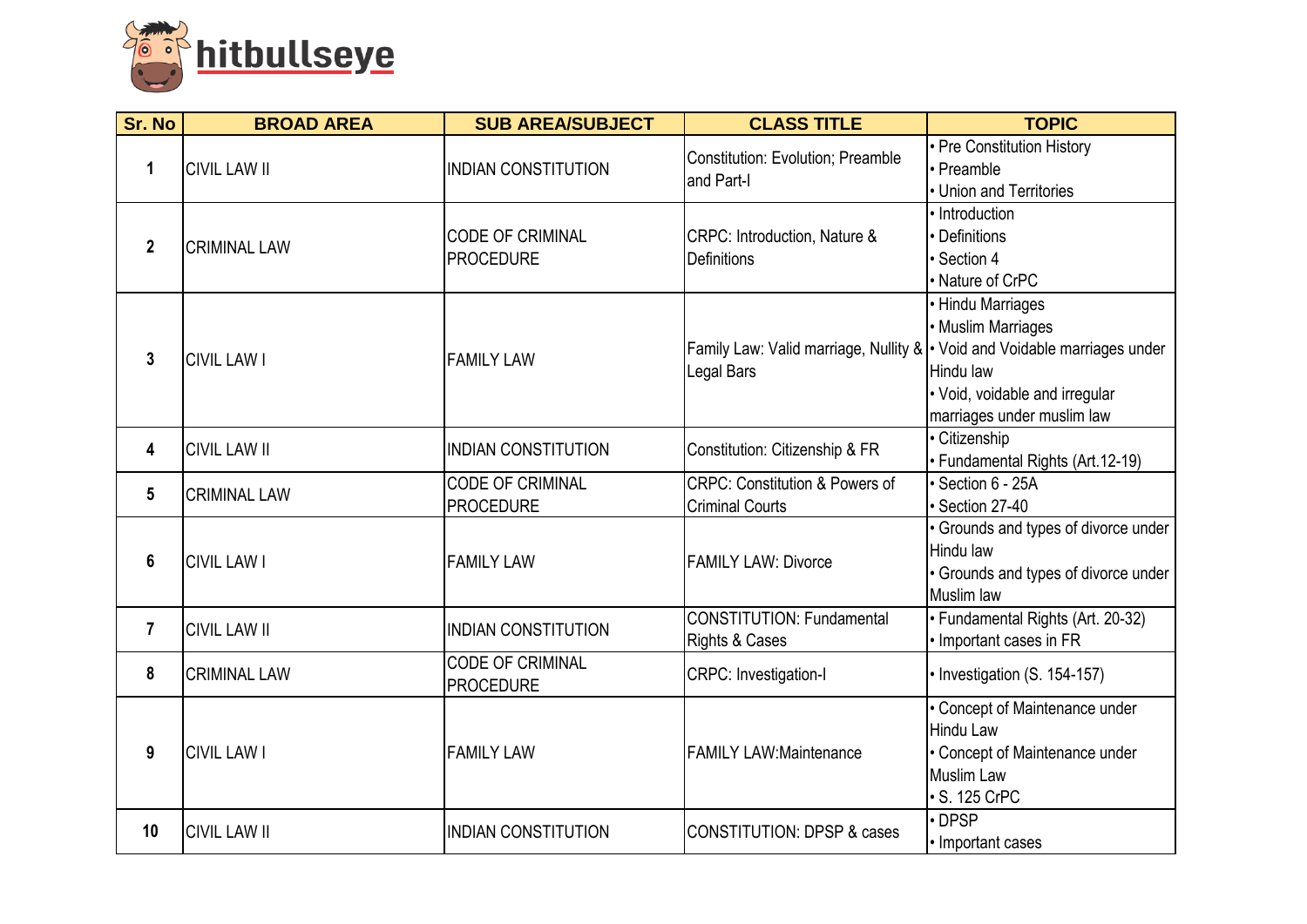

| 11 | <b>CRIMINAL LAW</b>              | <b>CODE OF CRIMINAL</b><br><b>PROCEDURE</b> | CRPC: Investigation-II                              | • Investigation (S. 158-170)                                                                                                                              |
|----|----------------------------------|---------------------------------------------|-----------------------------------------------------|-----------------------------------------------------------------------------------------------------------------------------------------------------------|
| 12 | <b>CIVIL LAW I</b>               | <b>FAMILY LAW</b>                           | <b>FAMILY LAW: Reliefs &amp; Legitimacy</b>         | · Restitution of conjugal rights<br>· Judicial Separation<br>• Custody of child<br>• Legitimacy                                                           |
| 13 | <b>CIVIL LAW II</b>              | <b>INDIAN CONSTITUTION</b>                  | CONSTITUTION: Fundamental<br>Duties & cases         | • Fundamental Duties<br>• Important Cases                                                                                                                 |
| 14 | <b>CRIMINAL LAW</b>              | <b>CODE OF CRIMINAL</b><br><b>PROCEDURE</b> | CRPC: Investigation-III                             | • Investigation (S. 170-176)                                                                                                                              |
| 15 | <b>CIVIL LAW I</b>               | <b>FAMILY LAW</b>                           | <b>FAMILY LAW: Adoption &amp;</b><br>Acknowledgment | • Concept of Adoption<br>• Who can adopt<br>• Who can be adopted<br>• Who can give in adoption<br>• Other conditions<br>• Acknowledgment under Muslim law |
| 16 | <b>CIVIL LAW II</b>              | <b>INDIAN CONSTITUTION</b>                  | <b>CONSTITUTION: Executive</b>                      | • Union and State Executive                                                                                                                               |
| 17 | <b>Current Legal GK Snippets</b> |                                             |                                                     |                                                                                                                                                           |
| 18 | <b>Current Legal GK Snippets</b> |                                             |                                                     |                                                                                                                                                           |
| 19 | <b>CIVIL LAW II</b>              | <b>INDIAN CONSTITUTION</b>                  | CONSTITUTION: Legislature                           | • Union and State Legislature                                                                                                                             |
| 20 | <b>CRIMINAL LAW</b>              | <b>CODE OF CRIMINAL</b><br><b>PROCEDURE</b> | <b>CRPC: Jurisdiction</b>                           | · Jurisdiction (S.177-189)                                                                                                                                |
| 21 | <b>CIVIL LAW I</b>               | <b>FAMILY LAW</b>                           | <b>FAMILY LAW: Guardianship</b>                     | Concept of Guardianship<br>· Natural Guardians<br>• Testamentary Guardians<br>• Defacto Guardians<br>• Welfare of minor                                   |
| 22 | <b>CIVIL LAW II</b>              | <b>INDIAN CONSTITUTION</b>                  | CONSTITUTION: Judiciary                             | • Union and State Judiciary                                                                                                                               |
| 23 | <b>CRIMINAL LAW</b>              | <b>CODE OF CRIMINAL</b><br><b>PROCEDURE</b> | CRPC: initiation of proceedings                     | • Cognizance (S.190-199)                                                                                                                                  |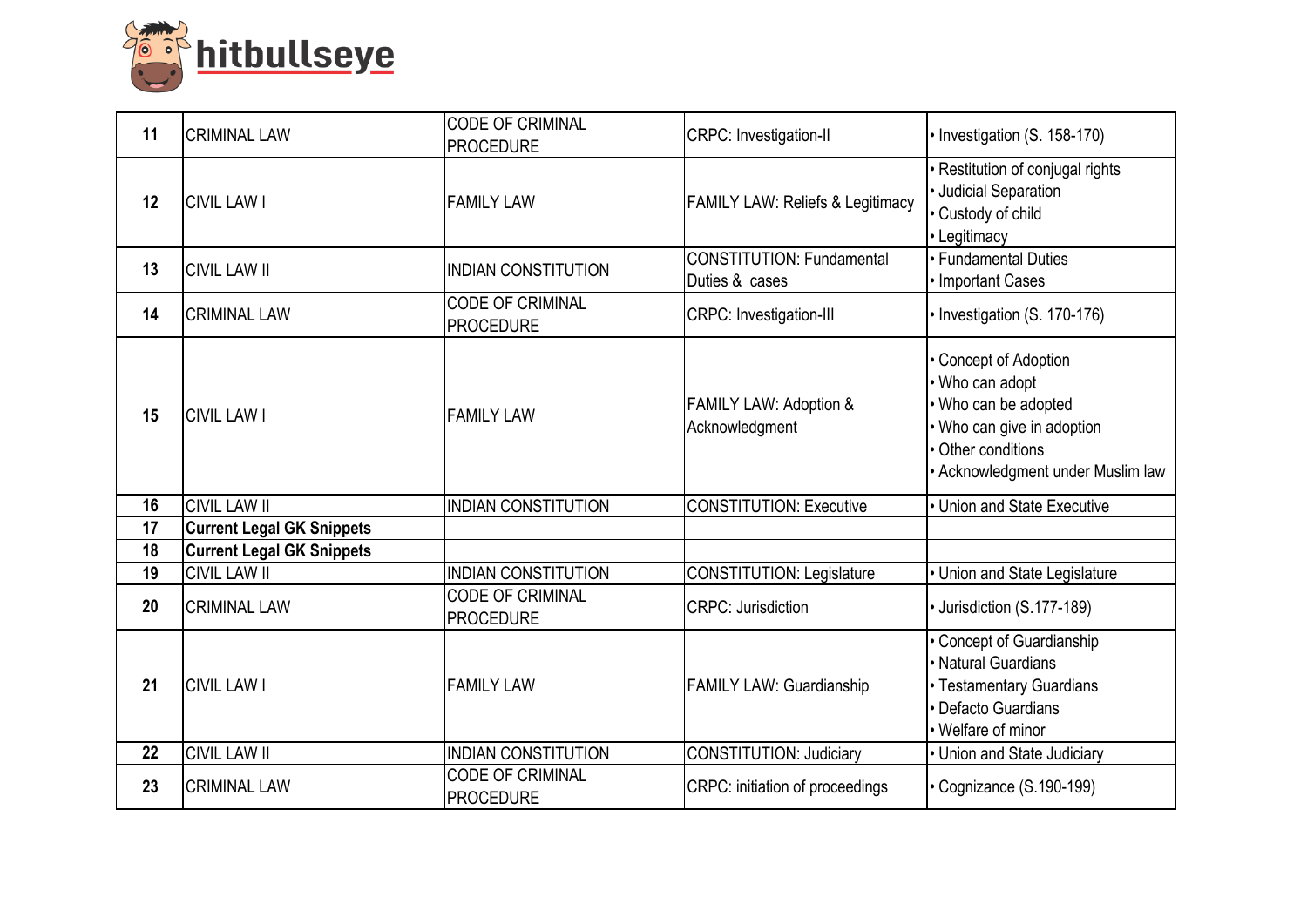

| 24 | <b>CIVIL LAW I</b>               | <b>FAMILY LAW</b>                           | <b>FAMILY LAW: Intestate Succession-</b>           | • Male Intestate Succession<br>• Class I & Class II heirs<br>• Agnates and Cognates<br>· Division of share |
|----|----------------------------------|---------------------------------------------|----------------------------------------------------|------------------------------------------------------------------------------------------------------------|
| 25 | <b>CIVIL LAW II</b>              | <b>INDIAN CONSTITUTION</b>                  | CONSTITUTION: Panchayat &<br>Municipalities        | • Part VIII<br>• Part IX, IX A, IX B,<br>$\cdot$ Part X<br>• Part XI                                       |
| 26 | <b>CRIMINAL LAW</b>              | <b>CODE OF CRIMINAL</b><br><b>PROCEDURE</b> | CRPC: Complaint & Issue of<br>Process              | Complaints (S.200-203)<br>• Commencement of Proceedings<br>$(S.204-210)$                                   |
| 27 | <b>CIVIL LAW I</b>               | <b>FAMILY LAW</b>                           | <b>FAMILY LAW: Intestate Succession-</b><br>Ш      | • Female Succession<br>• Right of unborn child<br>· Disqualification<br>• Presumption of death             |
| 28 | <b>CIVIL LAW II</b>              | <b>INDIAN CONSTITUTION</b>                  | <b>CONSTITUTION: Part XII-XVII</b>                 | • Part XII<br>• Part XIII<br>• Part XIV<br>• Part XVII                                                     |
| 29 | <b>CRIMINAL LAW</b>              | <b>CODE OF CRIMINAL</b><br><b>PROCEDURE</b> | <b>CRPC: Charges</b>                               | • CH VII Charges                                                                                           |
| 30 | <b>CIVIL LAW I</b>               | <b>FAMILY LAW</b>                           | FAMILY LAW: Schools,<br>Guardianship, Marz-ul-Maut | • Concept of Guardianship under<br>Muslim law<br>• Marz-ul-Maut<br>• Schools of Muslim law                 |
| 31 | <b>CIVIL LAW II</b>              | <b>INDIAN CONSTITUTION</b>                  | <b>CONSTITUTION: Emergency</b>                     | • Emergency                                                                                                |
| 32 | <b>CRIMINAL LAW</b>              | <b>CODE OF CRIMINAL</b><br><b>PROCEDURE</b> | <b>CRPC: Trials</b>                                | • Trial before court of session<br>• Trial before Magistrate<br>· Summary Trial                            |
| 33 | <b>CIVIL LAW I</b>               | <b>FAMILY LAW</b>                           | <b>FAMILY LAW: Muslim Gifts</b>                    | • Concept of Gift under Muslim law                                                                         |
| 34 | <b>CIVIL LAW II</b>              | <b>INDIAN CONSTITUTION</b>                  | <b>CONSTITUTION: Amendment</b>                     | • Amendment                                                                                                |
| 35 | <b>Current Legal GK Snippets</b> |                                             |                                                    |                                                                                                            |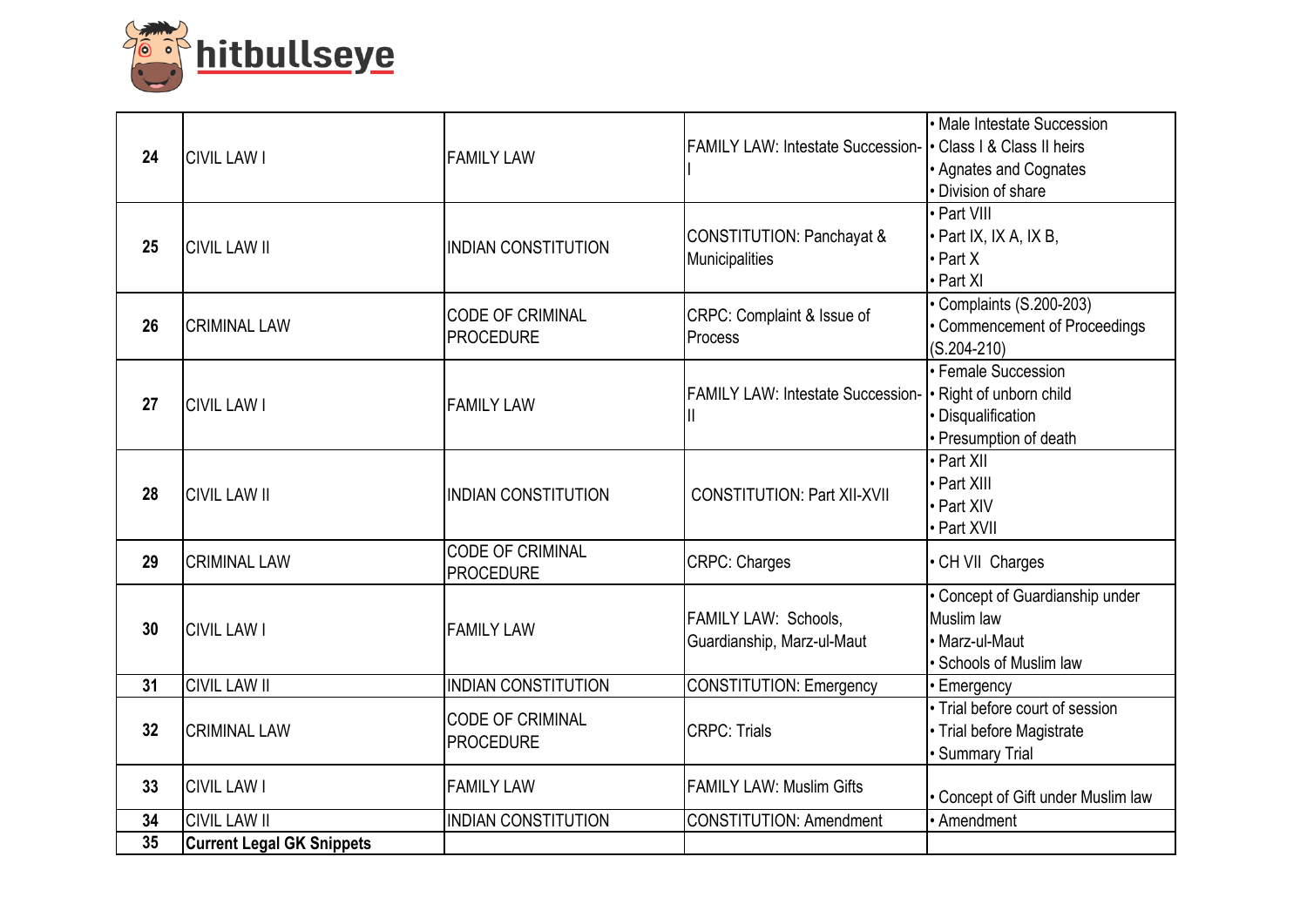

| 36 | <b>Current Legal GK Snippets</b> |                                             |                                                |                                                                                          |
|----|----------------------------------|---------------------------------------------|------------------------------------------------|------------------------------------------------------------------------------------------|
| 37 | <b>CIVIL LAW II</b>              | <b>INDIAN CONSTITUTION</b>                  | <b>CONSTITUTION: Miscellaneous</b>             | • Miscellaneous Provisions                                                               |
| 38 | <b>CRIMINAL LAW</b>              | <b>CODE OF CRIMINAL</b><br><b>PROCEDURE</b> | CRPC: Plea Bargaining &<br>Commissions         | • Plea Bargaining<br>$\cdot$ S.272<br>$\cdot$ S.273<br>• Commissions                     |
| 39 | <b>CIVIL LAW I</b>               | <b>FAMILY LAW</b>                           | FAMILY LAW: Muslim Wills                       | • Concept of will under Muslim law                                                       |
| 40 | <b>CIVIL LAW II</b>              | <b>INDIAN CONSTITUTION</b>                  | <b>CONSTITUTION: Cases</b>                     | • Important Cases                                                                        |
| 41 | <b>CRIMINAL LAW</b>              | <b>CODE OF CRIMINAL</b><br><b>PROCEDURE</b> | <b>CRPC: Arrest</b>                            | • Arrest                                                                                 |
| 42 | <b>CIVIL LAW I</b>               | <b>FAMILY LAW</b>                           | <b>FAMILY LAW: landmark judgments</b>          | · Recent landmark judgments                                                              |
| 43 | <b>CIVIL LAW II</b>              | <b>INDIAN CONSTITUTION</b>                  | <b>CONSTITUTION: landmark</b><br>judgments     | • Recent landmark judgments                                                              |
| 44 | <b>CRIMINAL LAW</b>              | <b>CODE OF CRIMINAL</b><br><b>PROCEDURE</b> | <b>CRPC: Bail</b>                              | <b>Bail</b>                                                                              |
| 45 | <b>CIVIL LAW I</b>               | <b>INDIAN CONTRACT ACT</b>                  | CONTRACT: Meaning & Offer                      | • Introduction<br>• Agreement and Contract<br>• Types of Contract<br>• Offer             |
| 46 | <b>MISCELLANEOUS LAWS</b>        | <b>ENVIRONMENT LAW</b>                      | <b>ENV LAW: Air Act</b>                        | • Air Act                                                                                |
| 47 | <b>CRIMINAL LAW</b>              | <b>CODE OF CRIMINAL</b><br><b>PROCEDURE</b> | CRPC: Appeal, Reference & Review   · Reference | • Appeal<br>• Review                                                                     |
| 48 | <b>IMISCELLANEOUS LAWS</b>       | <b>IPARTNERSHIP LAW</b>                     | Partnership: Meaning & Types                   | • Meaning of Partnership<br><b>• Essentials of Partnership</b><br>• Types of Partnership |
| 49 | <b>MISCELLANEOUS LAWS</b>        | <b>ENVIRONMENT LAW</b>                      | <b>ENV LAW: Water Act</b>                      | • Water Act                                                                              |
| 50 | <b>CRIMINAL LAW</b>              | <b>CODE OF CRIMINAL</b><br><b>PROCEDURE</b> | <b>CRPC: Miscellaneous</b>                     | • Miscellaneous Provisions                                                               |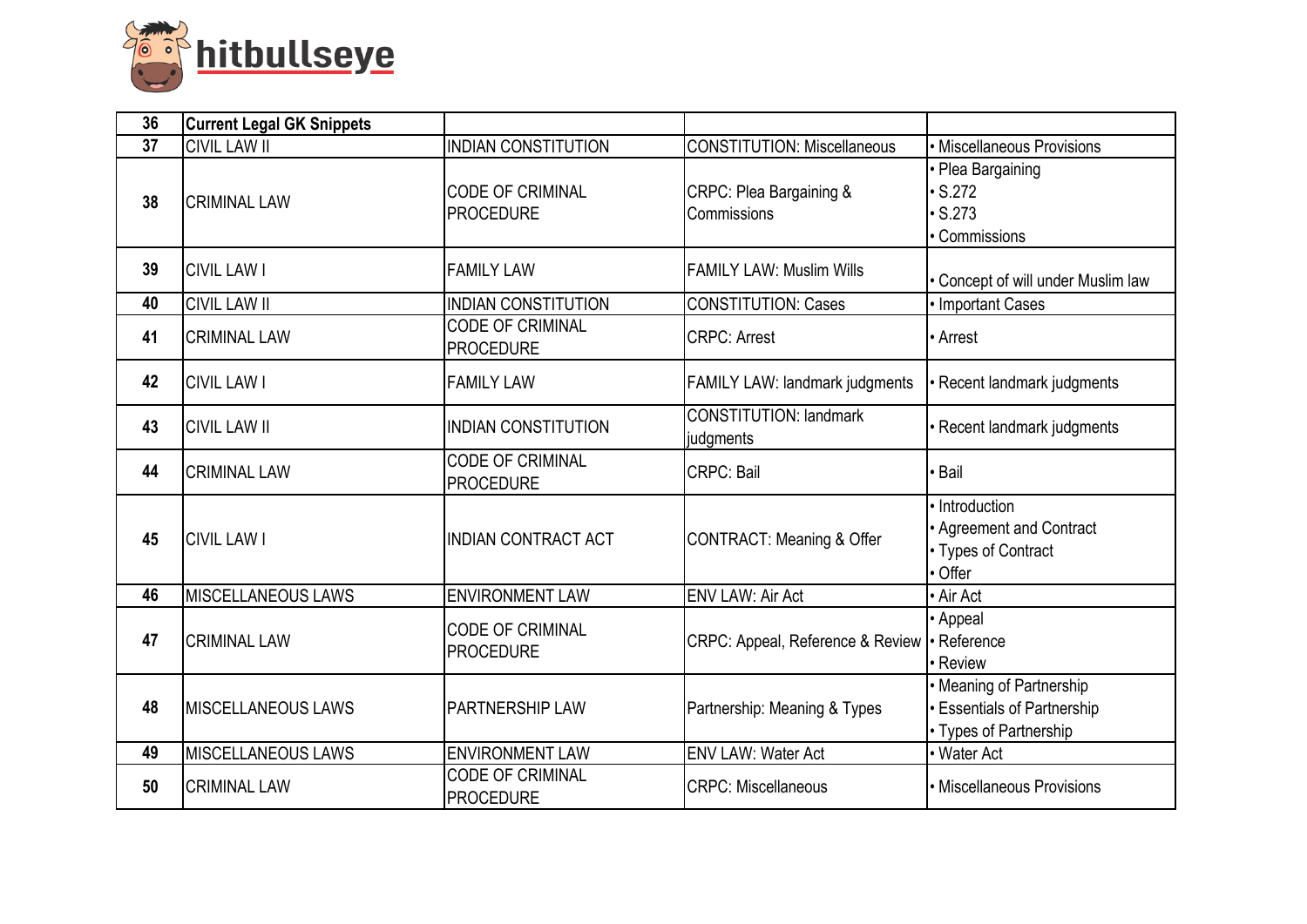

| 51 | <b>CIVIL LAW I</b>               | <b>INDIAN CONTRACT ACT</b> | CONTRACT: Acceptance &<br>Consideration                 | • Acceptance<br>• Consideration<br>all agreements are contracts but all<br>contracts are not agreements                     |
|----|----------------------------------|----------------------------|---------------------------------------------------------|-----------------------------------------------------------------------------------------------------------------------------|
| 52 | <b>MISCELLANEOUS LAWS</b>        | <b>ENVIRONMENT LAW</b>     | <b>ENV LAW: EPA</b>                                     | <b>Environment Protection Act</b>                                                                                           |
| 53 | <b>Current Legal GK Snippets</b> |                            |                                                         |                                                                                                                             |
| 54 | <b>Current Legal GK Snippets</b> |                            |                                                         |                                                                                                                             |
| 55 | <b>MISCELLANEOUS LAWS</b>        | <b>ENVIRONMENT LAW</b>     | <b>ENV LAW: Internation treaties and</b><br>conventions | • Internation treaties and conventions                                                                                      |
| 56 | <b>IMISCELLANEOUS LAWS</b>       | <b>PARTNERSHIP LAW</b>     | Partnership: Relation of partners                       | • Rights and duties of partners inter<br>lse<br>• Relation of partners to third parties<br>• Incoming and Outgoing Partners |
| 57 | <b>CIVIL LAW I</b>               | <b>INDIAN CONTRACT ACT</b> | CONTRACT: Competency & Free<br>Consent                  | Capacity<br>• Free consent                                                                                                  |
| 58 | <b>MISCELLANEOUS LAWS</b>        | <b>ENVIRONMENT LAW</b>     | <b>ENV LAW: Cases</b>                                   | • Important Cases                                                                                                           |
| 59 | <b>IMISCELLANEOUS LAWS</b>       | <b>PARTNERSHIP LAW</b>     | Partnership: Dissolution &<br>Registration              | · Dissolution of firm<br>· Registration of firm<br><b>Effects of non-registration</b>                                       |
| 60 | <b>CIVIL LAW I</b>               | <b>INDIAN CONTRACT ACT</b> | <b>CONTRACT: Void agreements &amp;</b><br>Performance   | • Void agreements<br>• Performance of contract                                                                              |
| 61 | <b>IMISCELLANEOUS LAWS</b>       | <b>SALE OF GOODS ACT</b>   | SOGA: COS, Conditions &<br>Warranties                   | • Contract of sale<br><b>Conditions and Warranties</b>                                                                      |
| 62 | <b>MISCELLANEOUS LAWS</b>        | <b>SALE OF GOODS ACT</b>   | SOGA:Nemo dat quad non habet                            | • Transfer of property<br>• Transfer of Risk<br>$\cdot$ S.27                                                                |
| 63 | <b>CIVIL LAW I</b>               | <b>INDIAN CONTRACT ACT</b> | CONTRACT: Quasi & breach of<br>contract                 | · Quasi contracts<br>• Breach of contract                                                                                   |
| 64 | <b>MISCELLANEOUS LAWS</b>        | <b>SALE OF GOODS ACT</b>   | SOGA: Duties & Unpaid seller                            | • Duties of buyer and seller<br>• Unpaid seller                                                                             |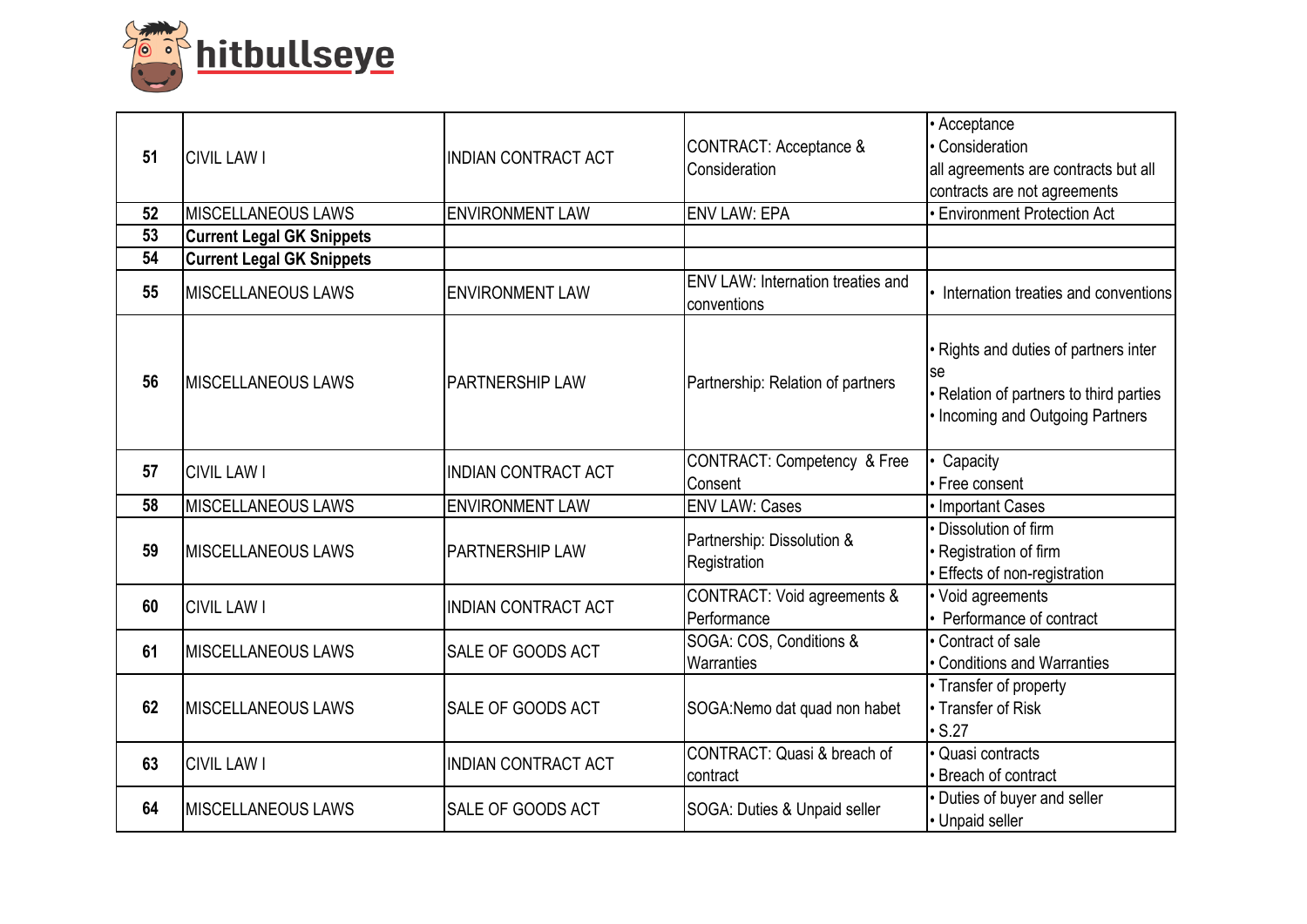

| 65 | <b>CIVIL LAW I</b>               | <b>INDIAN CONTRACT ACT</b> | <b>CONTRACT: Frustration &amp;</b><br>Remedies | • Remedies for breach<br>• Liquidated damages<br>• Frustration                                                                                                                                                                                                                                                             |
|----|----------------------------------|----------------------------|------------------------------------------------|----------------------------------------------------------------------------------------------------------------------------------------------------------------------------------------------------------------------------------------------------------------------------------------------------------------------------|
| 66 | <b>CIVIL LAW I</b>               | <b>INDIAN CONTRACT ACT</b> | <b>CONTRACT: Cases</b>                         | • Important Cases                                                                                                                                                                                                                                                                                                          |
| 67 | <b>Current Legal GK Snippets</b> |                            |                                                |                                                                                                                                                                                                                                                                                                                            |
| 68 | <b>Current Legal GK Snippets</b> |                            |                                                |                                                                                                                                                                                                                                                                                                                            |
| 69 | <b>CRIMINAL LAW</b>              | <b>INDIAN PENAL CODE</b>   | IPC: Introduction & Application                | • Introduction to IPC<br>• Application of IPC (Chapter I)<br>• Punishments (Chapter III)                                                                                                                                                                                                                                   |
| 70 | <b>CIVIL LAW I</b>               | CODE OF CIVIL PROCEDURE    | CPC: Introduction & Jurisdiction               | • Introduction to CPC<br>• Jurisdiction                                                                                                                                                                                                                                                                                    |
| 71 | <b>CRIMINAL LAW</b>              | <b>INDIAN EVIDENCE ACT</b> | Evidence: Meaning & Types                      | • Definition of 'evidence'<br>• Direct and Circumstantial Evidences<br>• Oral and Documentary Evidences<br>• Primary and Secondary Evidences<br>• Hearsay Evidences<br>• Tape Recorded Evidences<br>· Sniffer dog evidence<br>• Evidence obtained by undesirable<br>Imeans<br>• Evidence recorded on video<br>conferencing |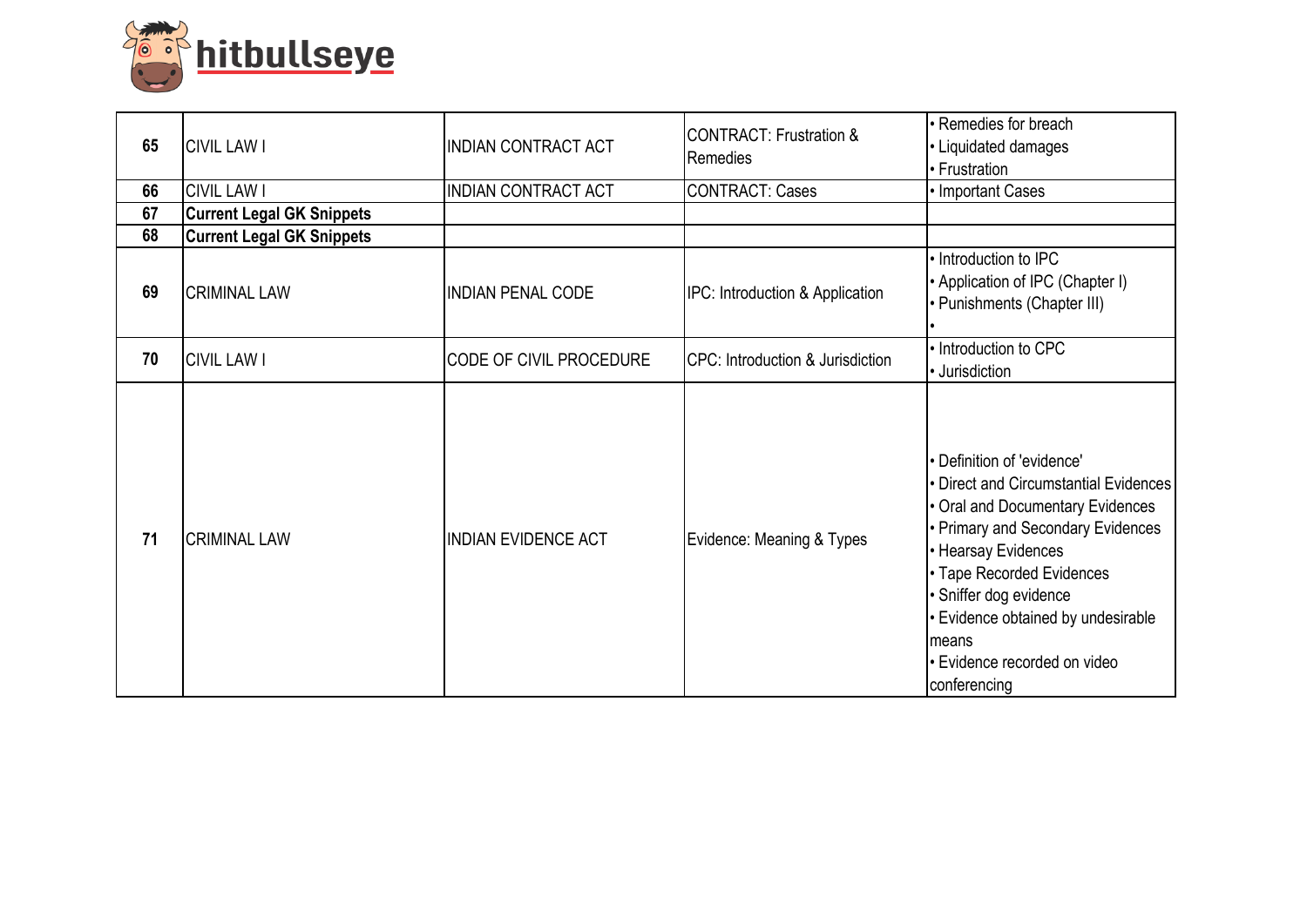

| 72 | <b>CRIMINAL LAW</b> | <b>INDIAN PENAL CODE</b>       | <b>IPC: General Exceptions</b>                                      | $\cdot$ S. 6<br>• General Exceptions (Chapter IV)<br>(mistake, doli incapax, accident,<br>necessity, unsoundness, intoxication,<br>compulsion, communication, triviality,<br>consent) |
|----|---------------------|--------------------------------|---------------------------------------------------------------------|---------------------------------------------------------------------------------------------------------------------------------------------------------------------------------------|
| 73 | <b>CIVIL LAW I</b>  | CODE OF CIVIL PROCEDURE        | CPC: Suits                                                          | $\cdot$ Order 1-4                                                                                                                                                                     |
| 74 | <b>CRIMINAL LAW</b> | <b>INDIAN EVIDENCE ACT</b>     | Evidence: Application & Definitions                                 | • Applies To<br>• Does not apply to<br>• Interpretation clause                                                                                                                        |
| 75 | <b>CRIMINAL LAW</b> | <b>INDIAN PENAL CODE</b>       | IPC: Private defense, Abetment,<br><b>Criminal Conspiracy</b>       | • Right of private defense<br>• Abetment (Chapter V)<br>• Criminal Conspiracy (Chapter VA)<br>• Offences against state (S. 121 &<br>124A)                                             |
| 76 | <b>CIVIL LAW I</b>  | <b>CODE OF CIVIL PROCEDURE</b> | CPC: Orders VI-VIII                                                 | $\overline{\cdot$ Order 6-8                                                                                                                                                           |
| 77 | <b>CRIMINAL LAW</b> | <b>INDIAN EVIDENCE ACT</b>     | Evidence: Relevant Facts-I                                          | · S.5-16 (Relevant Facts)                                                                                                                                                             |
| 78 | <b>CRIMINAL LAW</b> | <b>INDIAN PENAL CODE</b>       | IPC: S.34; Offences against public<br>tranquility & public servants | · Section 34 (Common intention)<br>• Offences against public tranquility<br>(Chapter VIII)<br>· Section 166, 166A & 166B<br>Section 191, 192 & 193                                    |
| 79 | <b>CIVIL LAW I</b>  | CODE OF CIVIL PROCEDURE        | CPC: Res judicata and Res<br>subjudice                              | · Res judicata and Res subjudice                                                                                                                                                      |
| 80 | <b>CRIMINAL LAW</b> | <b>INDIAN EVIDENCE ACT</b>     | Evidence:Admissions and<br>Confessions                              | • Admissions and Confessions (S.17-<br>31)                                                                                                                                            |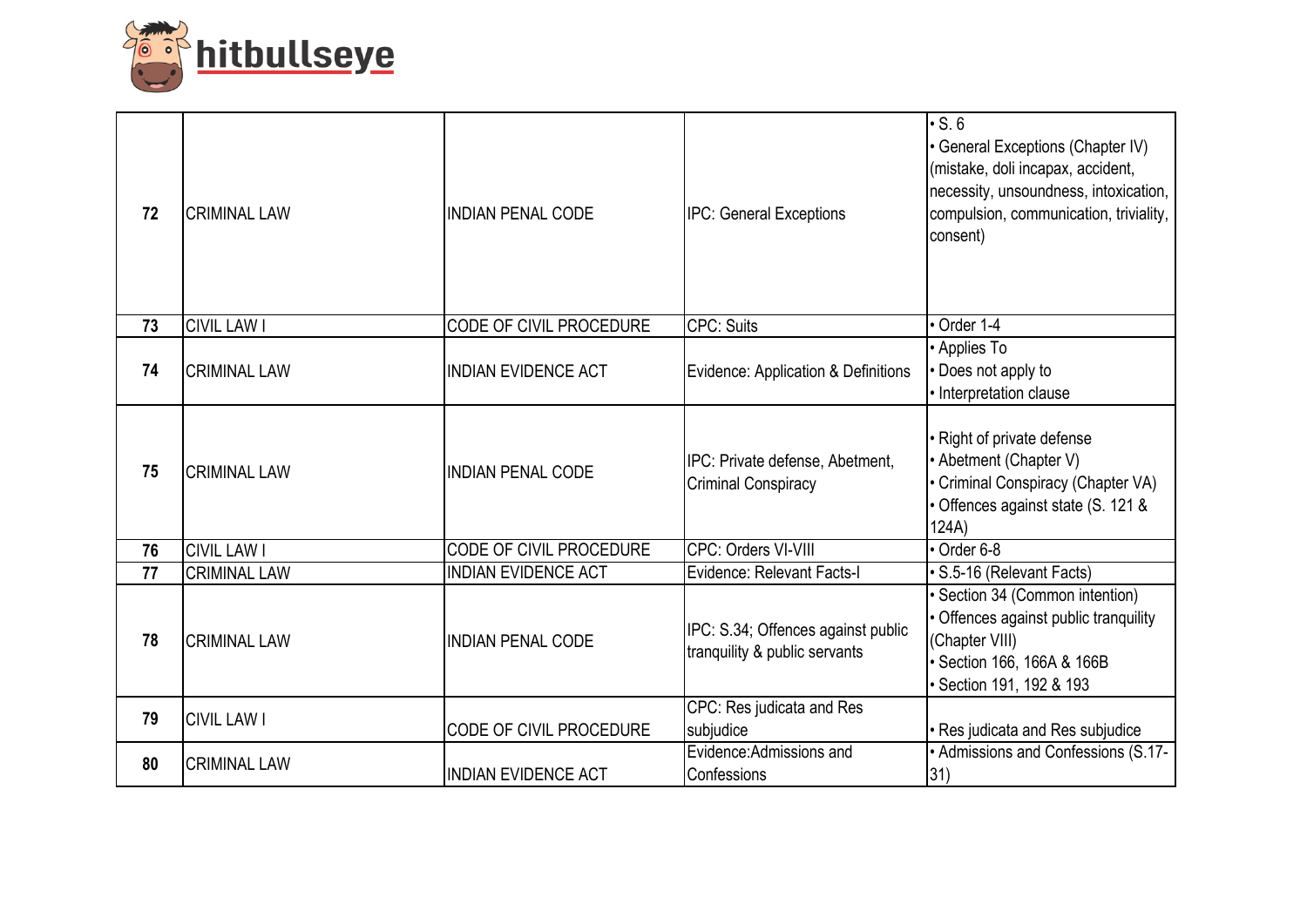

| 81 | <b>CRIMINAL LAW</b>              | <b>INDIAN PENAL CODE</b>       | IPC: Culpable Homicide & Murder                        | • Public nuisance<br>• Culpable Homicide'<br>• Murder<br>$\cdot$ S. 307-311                                                                           |
|----|----------------------------------|--------------------------------|--------------------------------------------------------|-------------------------------------------------------------------------------------------------------------------------------------------------------|
| 82 | <b>CIVIL LAW I</b>               | CODE OF CIVIL PROCEDURE        | CPC: Order IX-XIII                                     | Order 9-13                                                                                                                                            |
| 83 | <b>CRIMINAL LAW</b>              | <b>INDIAN EVIDENCE ACT</b>     | Evidence: Dying Declaration &<br><b>Expert Opinion</b> | <b>Dying Declaration</b><br><b>Expert Opinion</b>                                                                                                     |
| 84 | <b>CRIMINAL LAW</b>              | <b>INDIAN PENAL CODE</b>       | IPC: Offences against body-I                           | • Death by rash & negligent act<br>S.304A<br>• Dowry Death S.304B<br>• Attempt and abetment of suicide<br>· Offences against children (Chapter<br>VI) |
| 85 | <b>Current Legal GK Snippets</b> |                                |                                                        |                                                                                                                                                       |
| 86 | <b>Current Legal GK Snippets</b> |                                |                                                        |                                                                                                                                                       |
| 87 | <b>CRIMINAL LAW</b>              | <b>INDIAN PENAL CODE</b>       | IPC: Offences against body-II                          | • Hurt & Grievous Hurt<br>• Wrongful Restraint and Wrongful<br>Confinement<br>• Criminal Force & Assault                                              |
| 88 | <b>CIVIL LAW I</b>               | CODE OF CIVIL PROCEDURE        | CPC: Order XIV-XVII                                    | • Order 14-17                                                                                                                                         |
| 89 | <b>CRIMINAL LAW</b>              | <b>INDIAN EVIDENCE ACT</b>     | Evidence: Conduct Evidence &<br>Judgements             | • Evidence of conduct<br>• Relevancy of Judgements                                                                                                    |
| 90 | <b>CRIMINAL LAW</b>              | <b>INDIAN PENAL CODE</b>       | IPC: Offences against body-III                         | • Kidnapping and Abduction<br>• Criminal Intimidation, Insult and<br>Annoyance                                                                        |
| 91 | <b>CIVIL LAW I</b>               | <b>CODE OF CIVIL PROCEDURE</b> | CPC: Order XVIII-XX                                    | • Order 18-20                                                                                                                                         |
| 92 | <b>CRIMINAL LAW</b>              | <b>INDIAN EVIDENCE ACT</b>     | Evidence: Primary & Secondary<br>Evidences             | • Primary Evidence<br>Secondary Evidence<br>· Best evidence rule<br>• Ambiguities                                                                     |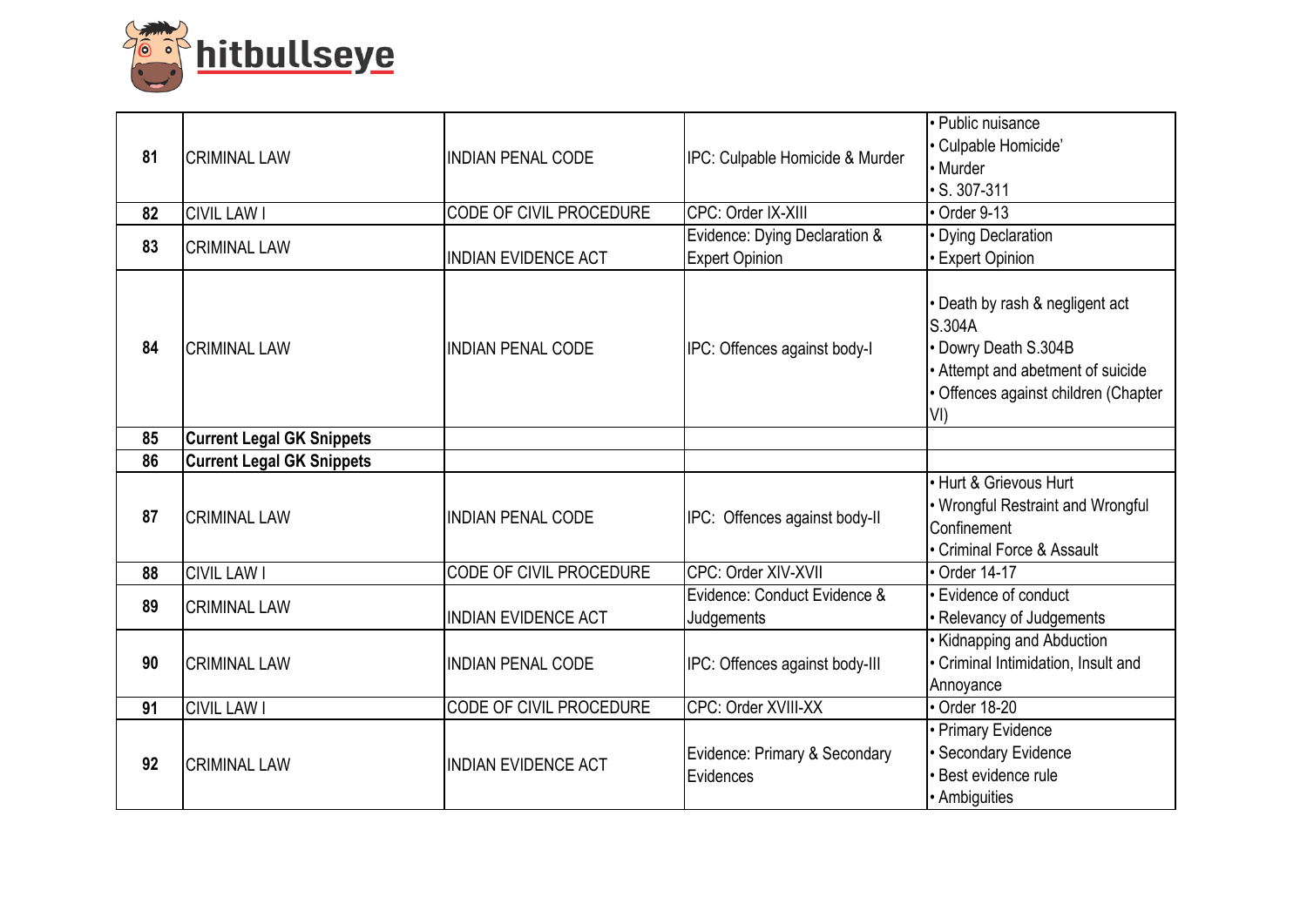

| 93  | <b>CRIMINAL LAW</b>              | <b>INDIAN PENAL CODE</b>       | <b>IPC: Sexual Offences</b>                                             | · Offences against woman (S. 354-<br>354D & 509)<br><b>Sexual Offences</b><br>Criminal Law Amendment 2013<br>Criminal Law Amendment 2018 |
|-----|----------------------------------|--------------------------------|-------------------------------------------------------------------------|------------------------------------------------------------------------------------------------------------------------------------------|
| 94  | <b>CIVIL LAW I</b>               | <b>CODE OF CIVIL PROCEDURE</b> | <b>CPC: Execution</b>                                                   | $\cdot$ S.36-74                                                                                                                          |
| 95  | <b>CRIMINAL LAW</b>              | <b>INDIAN EVIDENCE ACT</b>     | Evidence: Burden of proof &<br>Estoppel                                 | Burden of proof<br>Estoppel                                                                                                              |
| 96  | <b>CRIMINAL LAW</b>              | <b>INDIAN PENAL CODE</b>       | IPC: Offences against property-I                                        | $\overline{\cdot}$ Theft<br>Extortion<br>Robbery<br>Dacoity                                                                              |
| 97  | <b>CIVIL LAW I</b>               | CODE OF CIVIL PROCEDURE        | CPC: Order XXI                                                          | Order 21                                                                                                                                 |
| 98  | <b>CRIMINAL LAW</b>              | <b>INDIAN EVIDENCE ACT</b>     | Evidence: Competency & Types of<br>Witnesses                            | . Who can be witness<br>• Types of witness<br>· Privileged communication                                                                 |
| 99  | <b>CRIMINAL LAW</b>              | <b>INDIAN PENAL CODE</b>       | IPC: Offences against property-II                                       | Criminal Misappropriation<br>Criminal Breach of Trust<br><b>Stolen Property</b><br>Cheating                                              |
| 100 | <b>CIVIL LAW I</b>               | CODE OF CIVIL PROCEDURE        | <b>CPC: Types of Suits</b>                                              | Different types of suits                                                                                                                 |
| 101 | <b>CRIMINAL LAW</b>              | <b>INDIAN EVIDENCE ACT</b>     | Evidence:Accomplice & Examination   ACCOMPLICE EVIDENCE<br>of Witnesses | <b>RELEVANCY AND ADMISSIBILITY</b><br><b>EXAMINATIONS</b>                                                                                |
| 102 | <b>CRIMINAL LAW</b>              | <b>INDIAN PENAL CODE</b>       | IPC: Offences against property-III                                      | • Mischief<br>• Criminal trespass<br>• House Trespass<br>• House breaking<br>• Forgery                                                   |
| 103 | <b>Current Legal GK Snippets</b> |                                |                                                                         |                                                                                                                                          |
| 104 | <b>Current Legal GK Snippets</b> |                                |                                                                         |                                                                                                                                          |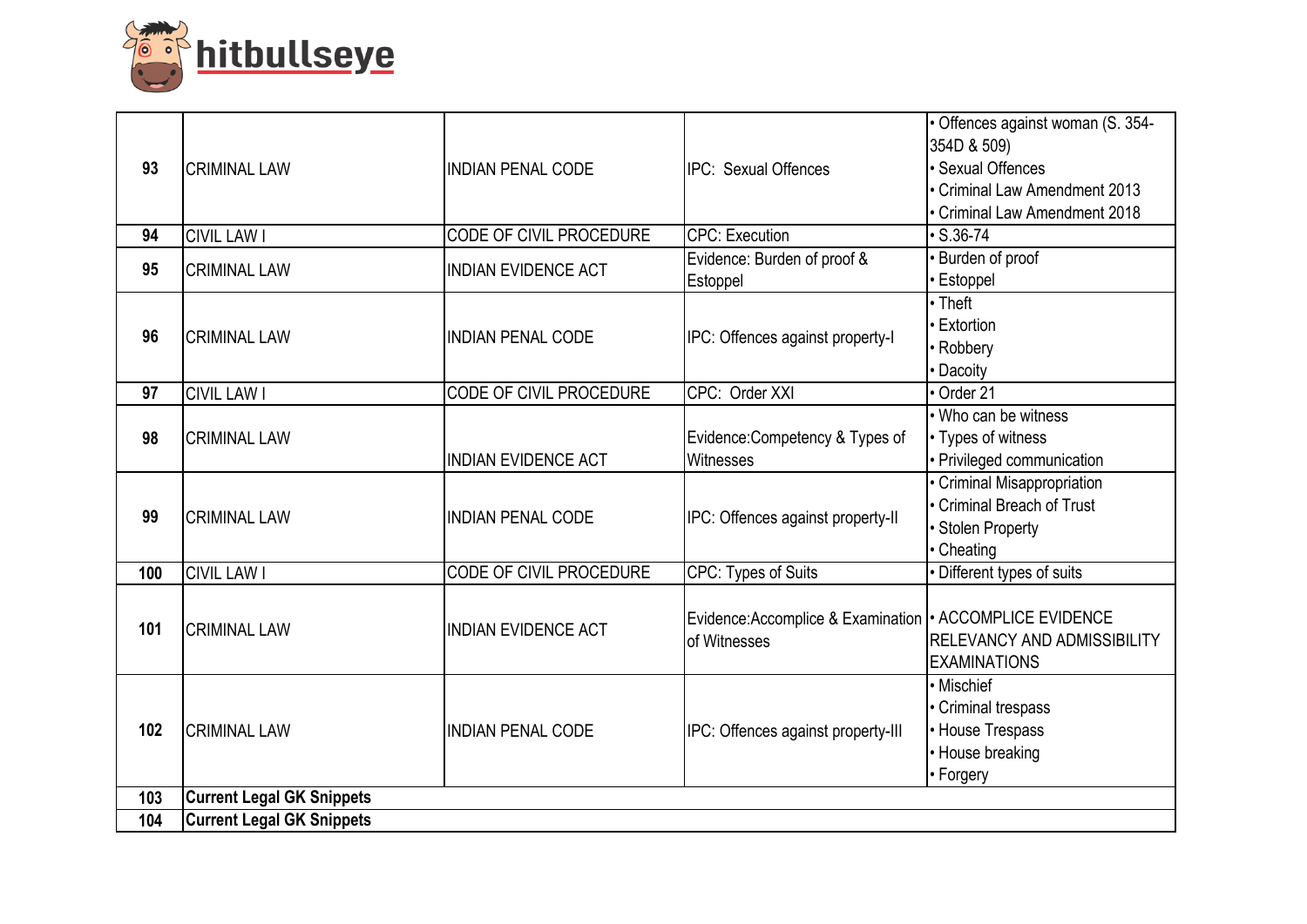

| 105 | <b>CRIMINAL LAW</b>                                 | <b>INDIAN PENAL CODE</b>       | IPC: Offences against marriage                                   | · Offences in relation to marriage<br>(Chapter XX & XXA)<br>o Bigamy<br>o Adultery (case)<br>o Mock and invalid marriage<br>o Cruelty |
|-----|-----------------------------------------------------|--------------------------------|------------------------------------------------------------------|---------------------------------------------------------------------------------------------------------------------------------------|
| 106 | <b>CIVIL LAW I</b>                                  | <b>CODE OF CIVIL PROCEDURE</b> | <b>CPC:Decree and Orders</b>                                     | • Decree and Orders                                                                                                                   |
| 107 | <b>CRIMINAL LAW</b>                                 | <b>INDIAN EVIDENCE ACT</b>     | Evidence: Examination of Witnesses   EXAMINATION OF WITNESS<br>Ш | <b>COMPLETE</b>                                                                                                                       |
| 108 | <b>CRIMINAL LAW</b>                                 | <b>INDIAN PENAL CODE</b>       | <b>IPC:Defamation &amp; Attempt</b>                              | • Defamation (Chapter XXI)<br>• Exceptions<br>• Attempt (S. 511)                                                                      |
| 109 | <b>CIVIL LAW I</b>                                  | CODE OF CIVIL PROCEDURE        | CPC: Appeals                                                     | • Appeals                                                                                                                             |
| 110 | <b>CRIMINAL LAW</b>                                 | <b>INDIAN EVIDENCE ACT</b>     | Evidence: Recent Judgments (2015-<br>2022)                       | Recent Judgments (2015-2022)                                                                                                          |
| 111 | <b>CRIMINAL LAW</b>                                 | <b>INDIAN PENAL CODE</b>       | IPC: Recent Judgments (2015-2022) Recent Judgments (2015-2022)   |                                                                                                                                       |
| 112 | <b>CIVIL LAW I</b>                                  | <b>CODE OF CIVIL PROCEDURE</b> | <b>CPC: Reference and Revision</b>                               | • Reference and Revision                                                                                                              |
| 113 | <b>CIVIL LAW II</b>                                 | <b>JURISPRUDENCE</b>           | JURISPRUDENCE: Meaning; Law & jurisprudence<br>Punishments       | · Definition, nature and scope of<br>· Sources of law<br>• Theories of punishment                                                     |
| 114 | PROPERTY LAW; HUMAN RIGHTS<br>AND INTERNATIONAL LAW | <b>INTERNATIONAL LAW</b>       | <b>INTERNATIONAL LAW:</b><br><b>International Bodies</b>         | <b>International Bodies</b>                                                                                                           |
| 115 | <b>CIVIL LAW I</b>                                  | <b>CODE OF CIVIL PROCEDURE</b> | <b>CPC: Miscellaneous Provisions</b>                             | · Miscellaneous Provisions                                                                                                            |
| 116 | <b>CIVIL LAW II</b>                                 | <b>JURISPRUDENCE</b>           | <b>JURISPRUDENCE: Natural School</b><br>& Historical School      | • Natural School Of Jurisprudence<br>• Historical School Of Jurisprudence                                                             |
| 117 | PROPERTY LAW; HUMAN RIGHTS<br>AND INTERNATIONAL LAW | <b>INTERNATIONAL LAW</b>       | <b>INTERNATIONAL LAW:</b><br><b>International Treaties</b>       | • International Treaties                                                                                                              |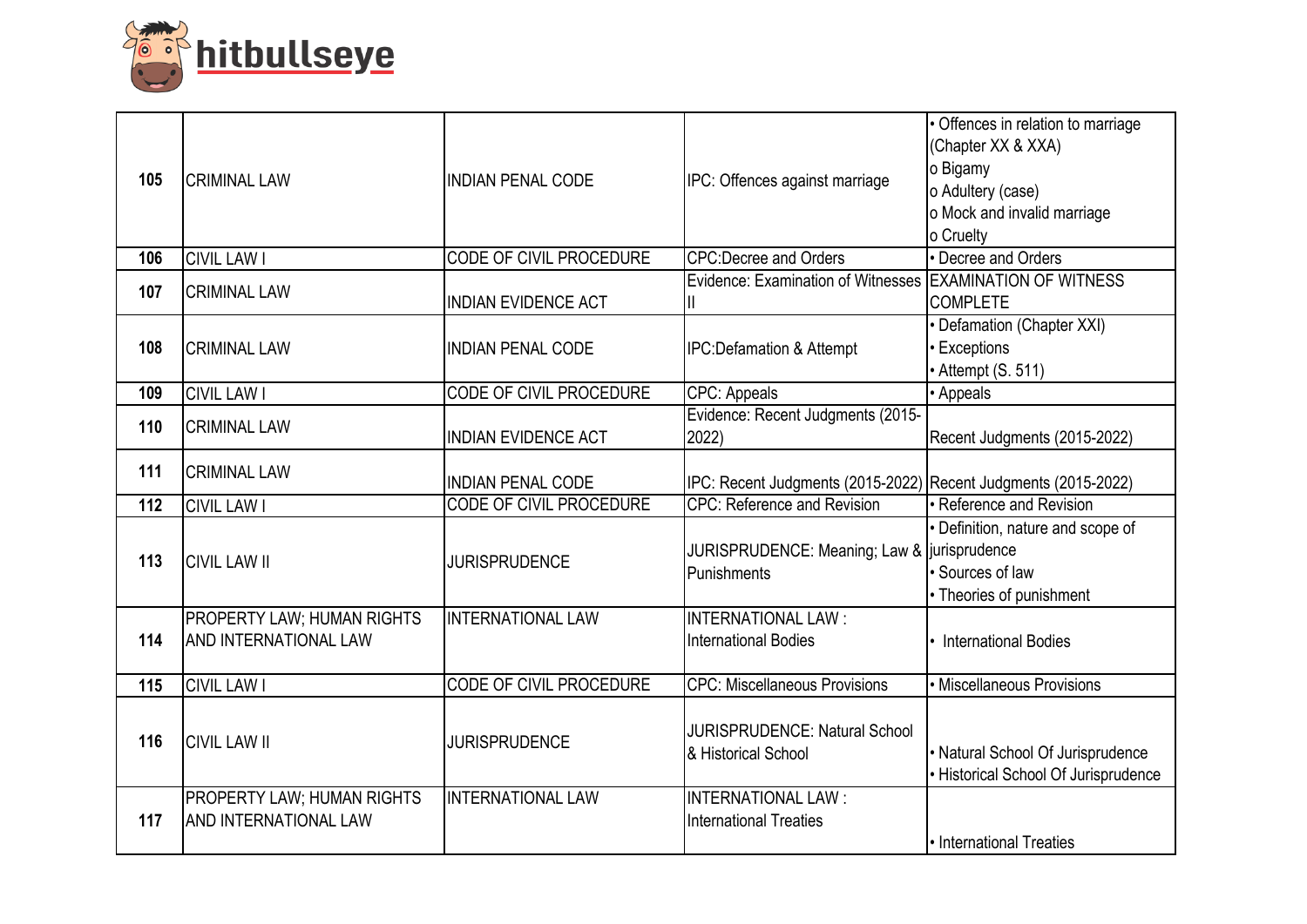

| 118 | <b>CIVIL LAW I</b>                                         | <b>CODE OF CIVIL PROCEDURE</b> | <b>CPC: Important Cases</b>                                          | • Important Cases                                                                               |
|-----|------------------------------------------------------------|--------------------------------|----------------------------------------------------------------------|-------------------------------------------------------------------------------------------------|
| 119 | <b>CIVIL LAW II</b>                                        | <b>JURISPRUDENCE</b>           | JURISPRUDENCE:Sociological &<br><b>Realist School</b>                | Sociological School Of<br>Jurisprudence<br>Realism<br>Kelson's Pure theory and Hart's<br>Theory |
| 120 | <b>PROPERTY LAW; HUMAN RIGHTS</b><br>AND INTERNATIONAL LAW | <b>INTERNATIONAL LAW</b>       | <b>INTERNATIONAL LAW: Settlement</b><br>of disputes                  | Dispute Settlement                                                                              |
| 121 | <b>Current Legal GK Snippets</b>                           |                                |                                                                      |                                                                                                 |
| 122 | <b>Current Legal GK Snippets</b>                           |                                |                                                                      |                                                                                                 |
| 123 | PROPERTY LAW; HUMAN RIGHTS<br>AND INTERNATIONAL LAW        | <b>INTERNATIONAL LAW</b>       | <b>INTERNATIONAL LAW: Extradition</b><br>and Asylum                  | <b>Extradition and Asylum</b>                                                                   |
| 124 | PROPERTY LAW; HUMAN RIGHTS<br>AND INTERNATIONAL LAW        | <b>HUMAN RIGHTS</b>            | HUMAN RIGHTS: UDHR                                                   | · UDHR                                                                                          |
| 125 | <b>CIVIL LAW II</b>                                        | <b>JURISPRUDENCE</b>           | JURISPRUDENCE: Ownership and<br>Possession; Rights and Duties        | Ownership and Possession<br>Rights and Duties<br>Relation between Law And Morals                |
| 126 | <b>PROPERTY LAW; HUMAN RIGHTS</b><br>AND INTERNATIONAL LAW | <b>INTERNATIONAL LAW</b>       | <b>INTERNATIONAL LAW: State</b><br>Recognition                       | <b>State Recognition</b>                                                                        |
| 127 | PROPERTY LAW; HUMAN RIGHTS<br>AND INTERNATIONAL LAW        | <b>HUMAN RIGHTS</b>            | HUMAN RIGHTS: ICCPR and<br><b>ICESCR</b>                             | · ICCPR and ICESCR                                                                              |
| 128 | <b>CIVIL LAW II</b>                                        | <b>JURISPRUDENCE</b>           | <b>JURISPRUDENCE: Juristic</b><br>Personality; State and Sovereignty | • Theories of Juristic Personality<br>Concept of State and Sovereignty                          |
| 129 | <b>PROPERTY LAW; HUMAN RIGHTS</b><br>AND INTERNATIONAL LAW | <b>INTERNATIONAL LAW</b>       | <b>INTERNATIONAL LAW: Law of Sea</b>                                 | • Law of Sea                                                                                    |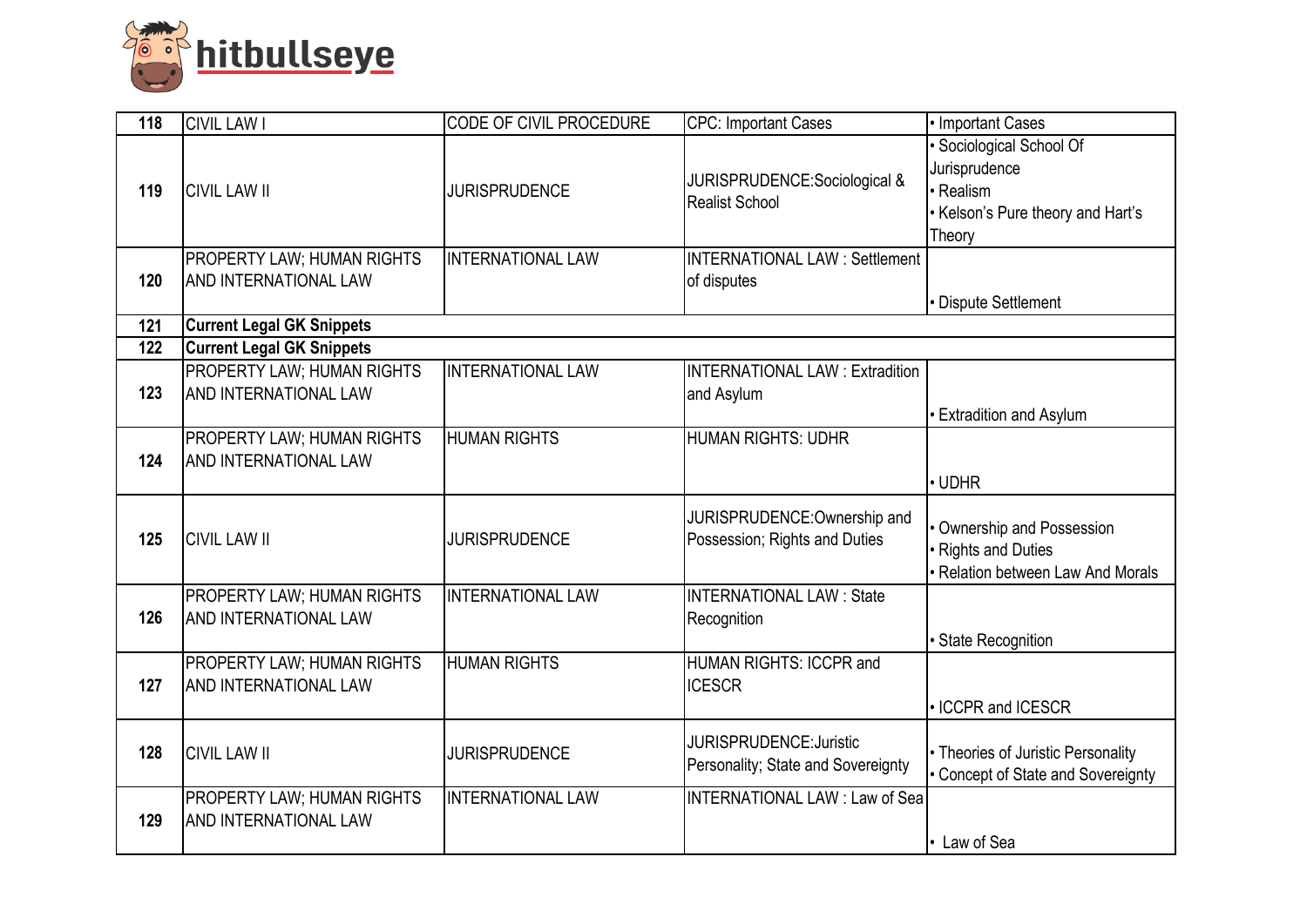

|     | <b>PROPERTY LAW; HUMAN RIGHTS</b>                          | <b>HUMAN RIGHTS</b>      | <b>HUMAN RIGHTS: CEDAW</b>             |                                                            |
|-----|------------------------------------------------------------|--------------------------|----------------------------------------|------------------------------------------------------------|
| 130 | <b>AND INTERNATIONAL LAW</b>                               |                          |                                        | • CEDAW and other internation                              |
|     |                                                            |                          |                                        | treaties                                                   |
|     |                                                            |                          | JURISPRUDENCE: Law and                 | • Justice (Meaning & Kinds)                                |
| 131 | <b>CIVIL LAW II</b>                                        | <b>JURISPRUDENCE</b>     | Justice; A.142                         | • Law and Justice                                          |
|     |                                                            |                          | <b>INTERNATIONAL LAW: Territorial</b>  | • Power of Supreme Court A.142                             |
| 132 | <b>PROPERTY LAW; HUMAN RIGHTS</b><br>AND INTERNATIONAL LAW | <b>INTERNATIONAL LAW</b> | <b>Disputes</b>                        |                                                            |
|     |                                                            |                          |                                        | • Territorial Disputes                                     |
|     | PROPERTY LAW; HUMAN RIGHTS                                 | <b>HUMAN RIGHTS</b>      | <b>HUMAN RIGHTS: Constitutional</b>    |                                                            |
| 133 | AND INTERNATIONAL LAW                                      |                          | Provisions                             |                                                            |
|     |                                                            |                          |                                        | • Constitutional Provisions                                |
|     |                                                            |                          |                                        |                                                            |
|     |                                                            |                          |                                        | · Socio-economic approach and                              |
|     |                                                            |                          | JURISPRUDENCE:PIL & Legal              | philosophy (i) Law and Social Change                       |
| 134 | <b>CIVIL LAW II</b>                                        | <b>JURISPRUDENCE</b>     | Personality                            | (ii) Legal Aid (iii) Public Interest                       |
|     |                                                            |                          |                                        | Litigation (PIL)<br>· Status of the unborn, minor, lunatic |
|     |                                                            |                          |                                        | drunken and dead persons]                                  |
|     |                                                            | <b>HUMAN RIGHTS</b>      | <b>HUMAN RIGHTS: Important Cases</b>   |                                                            |
| 135 | <b>CIVIL LAW II</b>                                        |                          |                                        | • Important Cases                                          |
| 136 | <b>Current Legal GK Snippets</b>                           |                          |                                        |                                                            |
| 137 | <b>Current Legal GK Snippets</b>                           |                          |                                        |                                                            |
|     |                                                            |                          |                                        |                                                            |
|     |                                                            |                          |                                        | • Introduction & Meaning                                   |
|     |                                                            |                          |                                        | · Basic elements                                           |
| 138 | <b>CIVIL LAW I</b>                                         | <b>LAW OF TORTS</b>      | Torts: Introduction & Basic concepts   | . Injuria sine damnum and damnum<br>sine injuria           |
|     |                                                            |                          |                                        | • Mental Element in torts                                  |
|     |                                                            |                          |                                        | Difference between torts and crimes                        |
|     |                                                            |                          |                                        | • DOCTRINE OF SEPARATION OF                                |
| 139 | <b>CIVIL LAW II</b>                                        |                          | <b>ADMIN LAW: Separation of Powers</b> | <b>POWERS</b>                                              |
|     |                                                            | ADMINISTRATIVE LAW       | & Rule of Law                          | • CONCEPT OF RULE OF LAW                                   |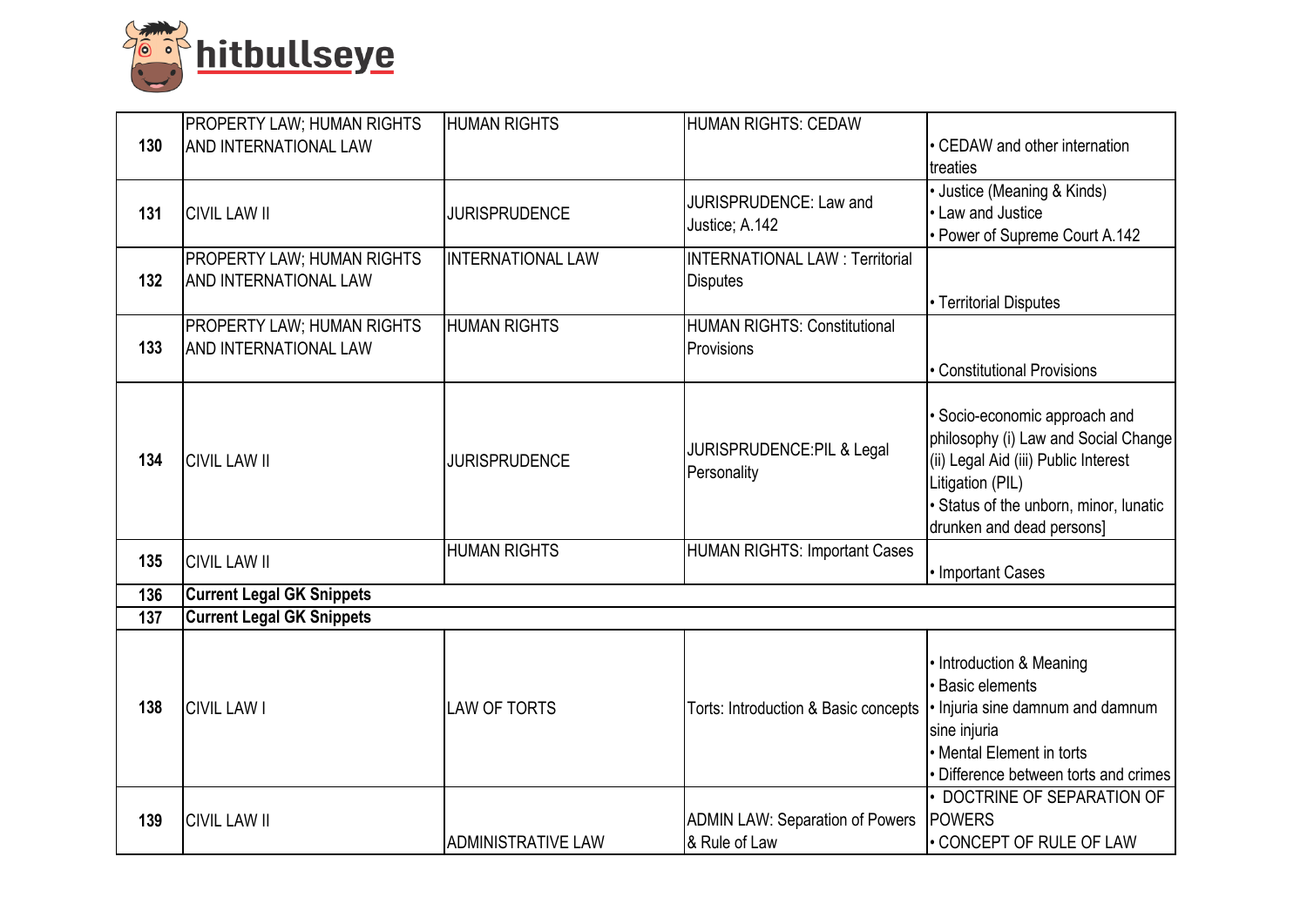

| 140 | <b>CORPORATE LAW</b> |                           | COMPANY LAW: Incorporation of                                          |                                                                                                                                                                                                     |
|-----|----------------------|---------------------------|------------------------------------------------------------------------|-----------------------------------------------------------------------------------------------------------------------------------------------------------------------------------------------------|
|     |                      | <b>COMPANY LAW</b>        | Company                                                                | · INCORPORATION OF COMPANY                                                                                                                                                                          |
| 141 | <b>CIVIL LAW I</b>   | <b>LAW OF TORTS</b>       | <b>Torts: General Defences</b>                                         | • General Defences - Volenti non fit<br>injuria, plaintiff the wrongdoer,<br>inevitable accident, act of god, private<br>defence, mistake, necessity, statutory<br>authority                        |
| 142 | <b>CIVIL LAW II</b>  |                           | <b>ADMIN LAW: Tribunals &amp; Delegated</b>                            | <b>ADMINISTRATIVE TRIBUNALS</b>                                                                                                                                                                     |
|     |                      | ADMINISTRATIVE LAW        | Legislation                                                            | · DELEGATED LEGISLATION                                                                                                                                                                             |
| 143 | <b>CORPORATE LAW</b> | <b>COMPANY LAW</b>        | <b>COMPANY LAW: Share Capital</b>                                      | <b>SHARE CAPITAL</b>                                                                                                                                                                                |
| 144 | <b>CIVIL LAW I</b>   | <b>LAW OF TORTS</b>       | Torts: Torts in relation to person                                     | • Torts in relation to person – Assault,<br>Battery, Defamation, False<br>Imprisonment, Malicious Prosecution,<br>Nervous Shock, Negligence, Medical<br>Negligence, Nuisance - Public &<br>Private) |
| 145 | <b>CIVIL LAW II</b>  | <b>ADMINISTRATIVE LAW</b> | <b>ADMIN LAW: Judicial Review &amp;</b><br>Principle of Propotionality | • CONCEPT OF JUDICIAL REVIEW<br>· DOCTRINE OF<br><b>PROPORTIONALITY</b>                                                                                                                             |
| 146 | <b>CORPORATE LAW</b> | <b>COMPANY LAW</b>        | <b>COMPANY LAW: MOA</b>                                                | $\cdot$ MOA                                                                                                                                                                                         |
| 147 | <b>CIVIL LAW I</b>   | <b>LAW OF TORTS</b>       | Torts: Torts in relation to property                                   | • Torts in relation to property -<br>Trespass to immovable property,<br>trespass to movable property, detinue<br>and conversion                                                                     |
| 148 | <b>CIVIL LAW II</b>  | ADMINISTRATIVE LAW        | ADMIN LAW:PIL & Principle of<br>Legitimate Expectation                 | · DOCTRINE OF LEGITIMATE<br><b>EXPECTATION</b><br>• PUBLIC INTEREST LITIGATION                                                                                                                      |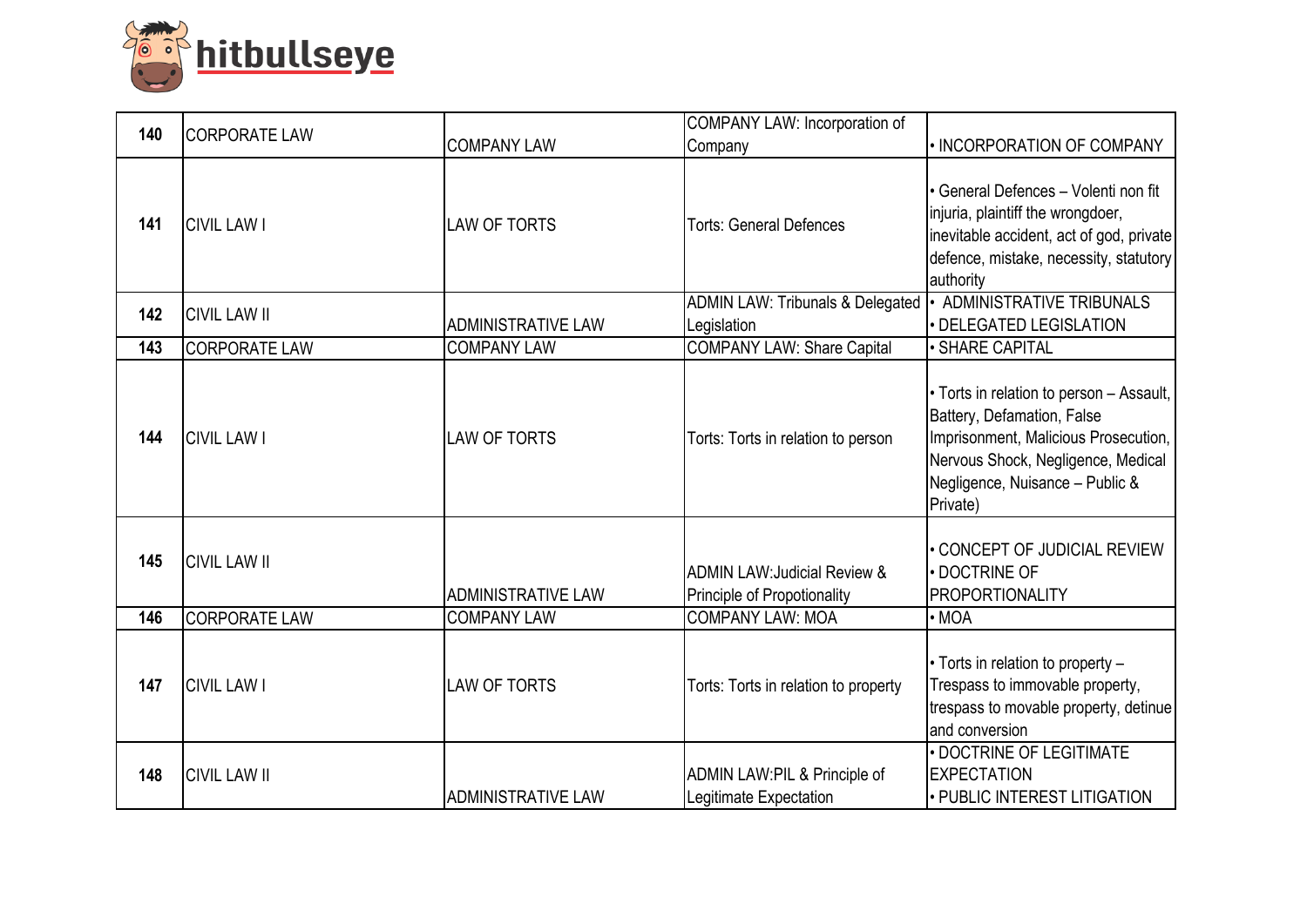

|     |                                  |                           | COMPANY LAW: LIFTING OF               |                                      |
|-----|----------------------------------|---------------------------|---------------------------------------|--------------------------------------|
| 149 | <b>CORPORATE LAW</b>             |                           | <b>CORPORATE VEIL &amp;</b>           | • LIFTING OF CORPORATE VEIL          |
|     |                                  | <b>COMPANY LAW</b>        | <b>DEBENTURES</b>                     | DEBENTURES                           |
|     |                                  |                           |                                       | • Liability of Landowners - Premises |
| 150 | <b>CIVIL LAW I</b>               | <b>LAW OF TORTS</b>       | Torts: Liability of owners & Capacity | & Animals                            |
|     |                                  |                           |                                       | · Capacity in relation of torts      |
|     |                                  |                           |                                       | • Important Principles               |
| 151 | <b>CIVIL LAW II</b>              |                           |                                       | · OMBUDSMAN: CONCEPT,                |
|     |                                  | <b>ADMINISTRATIVE LAW</b> | <b>ADMIN LAW: OMBUDSMAN</b>           | <b>DEVELOPMENT &amp; WORKING</b>     |
| 152 | <b>CORPORATE LAW</b>             |                           |                                       |                                      |
|     |                                  | <b>COMPANY LAW</b>        | <b>COMPANY LAW: AOA</b>               | · ARTICLES OF ASSOCIATION            |
|     |                                  |                           |                                       | • Vicarious liability                |
| 153 | <b>CIVIL LAW I</b>               | <b>LAW OF TORTS</b>       | <b>Torts: Concept of Liabilities</b>  | <b>Strict liability</b>              |
|     |                                  |                           |                                       | Absolute liability                   |
| 154 | <b>Current Legal GK Snippets</b> |                           |                                       |                                      |
| 155 | <b>Current Legal GK Snippets</b> |                           |                                       |                                      |
| 156 | <b>CIVIL LAW I</b>               |                           | Torts: Recent landmark judgements     |                                      |
|     |                                  | <b>LAW OF TORTS</b>       |                                       | Recent landmark judgements           |
| 157 | <b>CIVIL LAW II</b>              |                           | <b>ADMIN LAW: CENTRAL</b>             | · CENTRAL ADMINISTRATIVE             |
|     |                                  | <b>ADMINISTRATIVE LAW</b> | ADMINISTRATIVE TRIBUNAL ACT           | <b>TRIBUNAL ACT</b>                  |
|     |                                  |                           | <b>COMPANY LAW:DIRECTORS &amp;</b>    | <b>DIRECTORS</b>                     |
| 158 | <b>CORPORATE LAW</b>             | <b>COMPANY LAW</b>        | <b>MEETINGS</b>                       | • MEETINGS                           |
|     |                                  |                           |                                       | .TRADE UNIONS (CH. III OF            |
|     |                                  |                           |                                       | <b>INDUSTRIAL RELATIONS CODE</b>     |
|     |                                  |                           |                                       | 2020)                                |
| 159 | <b>CORPORATE LAW</b>             |                           |                                       | <b>.RESOLUTION OF INDUSTRIAL</b>     |
|     |                                  |                           |                                       | <b>DISPUTES (CH. VII OF</b>          |
|     |                                  |                           | <b>LABOUR LAW: TRADE UNIONS &amp;</b> | <b>INDUSTRIAL RELATIONS CODE</b>     |
|     |                                  | <b>LABOUR LAW</b>         | <b>RESOLUTION OF DISPUTES</b>         | 2020)                                |
| 160 | <b>CIVIL LAW II</b>              | <b>ADMINISTRATIVE LAW</b> | <b>ADMIN LAW: Important cases</b>     | · Important cases                    |
| 161 |                                  | <b>COMPANY LAW</b>        | <b>COMPANY LAW: WINDING UP</b>        | • WINDING UP OF COMPANY              |
|     | <b>CORPORATE LAW</b>             |                           |                                       |                                      |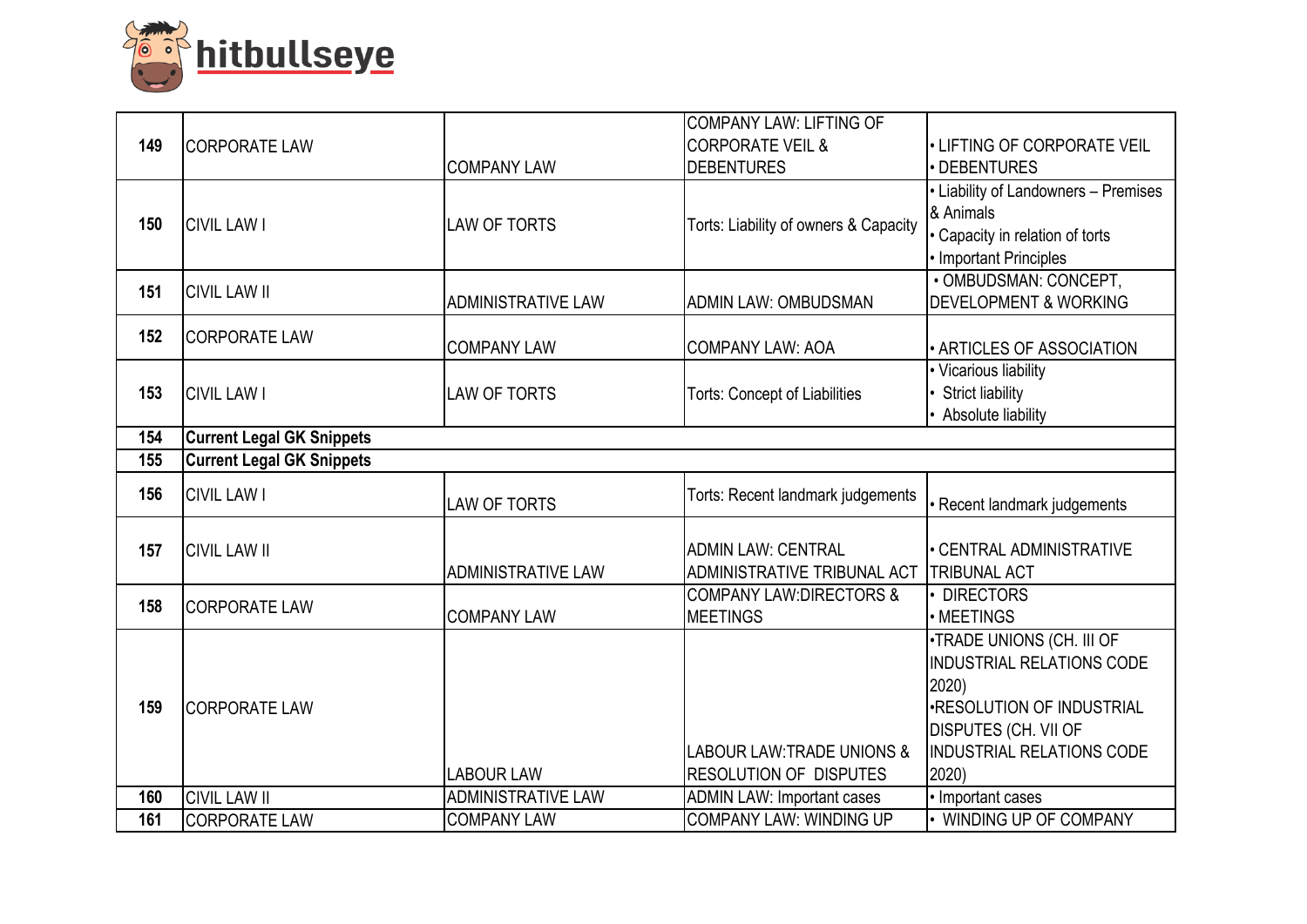

| 162 | <b>CORPORATE LAW</b>             |                    | <b>LABOUR LAW: STRIKES &amp;</b>                                                 | · STRIKES (CH. VIII OF<br><b>INDUSTRIAL RELATIONS CODE</b><br>2020<br>• LOCKOUTS (CH. VIII OF<br><b>INDUSTRIAL RELATIONS CODE</b> |
|-----|----------------------------------|--------------------|----------------------------------------------------------------------------------|-----------------------------------------------------------------------------------------------------------------------------------|
|     |                                  | <b>LABOUR LAW</b>  | <b>LOCKOUTS</b>                                                                  | 2020                                                                                                                              |
| 163 | <b>CIVIL LAW II</b>              | <b>SERVICE LAW</b> | <b>SERVICE LAW: Concept of</b><br>Appointment                                    | • APPOINTMENT UNDER (THE<br><b>CENTRAL CIVIL SERVICES</b><br>(CLASSIFICATION, CONTROL AND<br>APPEAL) RULES, 1965                  |
| 164 | <b>CORPORATE LAW</b>             | <b>TAX LAW</b>     | <b>TAX LAW:RESIDENTIAL STATUS</b>                                                | • RESIDENTIAL STATUS                                                                                                              |
|     |                                  |                    |                                                                                  |                                                                                                                                   |
| 165 | <b>CORPORATE LAW</b>             | <b>LABOUR LAW</b>  | LABOUR LAW: LAY OFF,<br>RETRENCHMENT AND CLOSURE RELATIONS CODE 2020)            | . LAY OFF, RETRENCHMENT AND<br>CLOSURE (CH. IX OF INDUSTRIAL                                                                      |
| 166 | <b>CIVIL LAW II</b>              | <b>SERVICE LAW</b> | <b>SERVICE LAW:SUSPENSION</b>                                                    | • SUSPENSION UNDER (THE<br><b>CENTRAL CIVIL SERVICES</b><br>(CLASSIFICATION, CONTROL AND<br>APPEAL) RULES, 1965                   |
| 167 | <b>CORPORATE LAW</b>             | <b>TAX LAW</b>     | TAX LAW:INCOME FROM SALARY   INCOME FROM SALARY                                  |                                                                                                                                   |
| 168 | <b>CORPORATE LAW</b>             | <b>LABOUR LAW</b>  | LABOUR LAW: SOCIAL SECURITY ORGANIZATIONS (CH II CODE ON<br><b>ORGANIZATIONS</b> | · SOCIAL SECURITY<br>SOCIAL SECURITY 2020)                                                                                        |
| 169 | <b>CIVIL LAW II</b>              | <b>SERVICE LAW</b> | <b>ISERVICE LAW:ARTICLE 311</b>                                                  | • ARTICLE 311 OF CONSTITUTION<br>OF INDIA                                                                                         |
| 170 | <b>CORPORATE LAW</b>             | <b>TAX LAW</b>     | <b>TAX LAW:Income Excluded from</b><br>total income                              | • INCOME WHICH DO NOT FORM<br>PART OF TOTAL INCOME                                                                                |
| 171 | <b>CORPORATE LAW</b>             | <b>LABOUR LAW</b>  | <b>LABOUR LAW: EMPLOYEES</b><br><b>PROVIDENT FUND</b>                            | <b>. EMPLOYEES PROVIDENT FUND</b><br>(CH III CODE ON SOCIAL<br>SECURITY 2020)                                                     |
| 172 | <b>Current Legal GK Snippets</b> |                    |                                                                                  |                                                                                                                                   |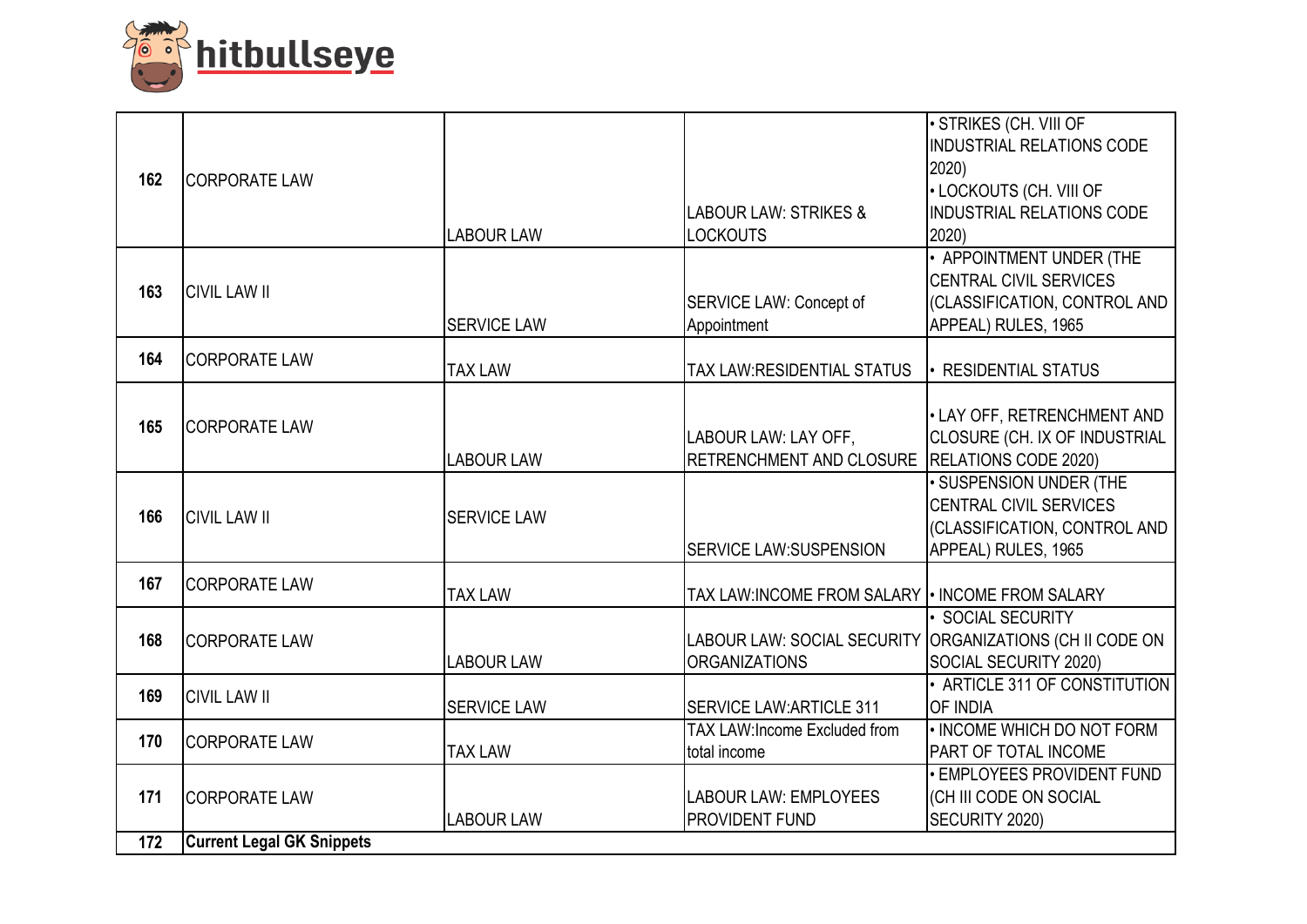

| 173 | <b>Current Legal GK Snippets</b>                                  |                                                           |                                                                  |                                                                                                                                                                                                                                              |  |
|-----|-------------------------------------------------------------------|-----------------------------------------------------------|------------------------------------------------------------------|----------------------------------------------------------------------------------------------------------------------------------------------------------------------------------------------------------------------------------------------|--|
| 174 | <b>CORPORATE LAW</b>                                              | <b>LABOUR LAW</b>                                         | <b>LABOUR LAW: MATERNITY</b><br><b>BENEFIT</b>                   | • MATERNITY BENEFIT (CH VI<br>CODE ON SOCIAL SECURITY 2020                                                                                                                                                                                   |  |
| 175 | <b>CIVIL LAW II</b>                                               | <b>SERVICE LAW</b>                                        | <b>SERVICE LAW: PENALITIES</b>                                   | • PENALITIES UNDER (THE<br><b>CENTRAL CIVIL SERVICES</b><br>(CLASSIFICATION, CONTROL AND<br>APPEAL) RULES, 1965                                                                                                                              |  |
| 176 | <b>CORPORATE LAW</b>                                              | <b>TAX LAW</b>                                            | TAX LAW:INCOME FROM HOUSE   INCOME FROM HOUSE<br><b>PROPERTY</b> | <b>PROPERTY</b>                                                                                                                                                                                                                              |  |
| 177 | <b>CORPORATE LAW</b>                                              | <b>LABOUR LAW</b>                                         | LABOUR LAW: OCCUPATIONAL<br><b>SAFETY &amp; HEALTH</b>           | · OCCUPATIONAL SAFETY AND<br>HEALTH (CH IV CODE ON<br><b>OCCUPATIONAL SAFETY, HEALTH</b><br>AND WORKING CONDITIONS)<br>• WELFARE PROVISIONS (CH VI<br><b>CODE ON OCCUPATIONAL</b><br><b>SAFETY, HEALTH AND WORKING</b><br><b>CONDITIONS)</b> |  |
| 178 | <b>CIVIL LAW II</b>                                               | <b>SERVICE LAW</b>                                        |                                                                  | • CONDUCT UNDER CENTRAL<br>SERVICE LAW:Concept of conduct CIVIL SERVICES CONDUCT RULES                                                                                                                                                       |  |
| 179 | <b>CORPORATE LAW</b>                                              | <b>TAX LAW</b>                                            | <b>TAX LAW:INCOME FROM</b><br><b>BUSINESS AND PROFESSION</b>     | . INCOME FROM BUSINESS AND<br><b>PROFESSION</b>                                                                                                                                                                                              |  |
| 180 | <b>PROPERTY LAW; HUMAN RIGHTS</b><br><b>AND INTERNATIONAL LAW</b> | <b>PROPERTY LAW</b>                                       | <b>PROPERTY LAW:TRANSFER OF</b><br><b>PROPERTY</b>               | . TRANSFER OF PROPERTY AND<br><b>ITS ESSENTIALS</b>                                                                                                                                                                                          |  |
| 181 | <b>PROPERTY LAW; HUMAN RIGHTS</b><br><b>AND INTERNATIONAL LAW</b> | INTELLECTUAL PROPERTY LAW  IPR: Introduction & Copyrights |                                                                  | • Meaning of IPRs<br>Copyright<br>• Copyright office and Board<br>Ownership, Term and License<br>· Registration, remedies and<br>penalties                                                                                                   |  |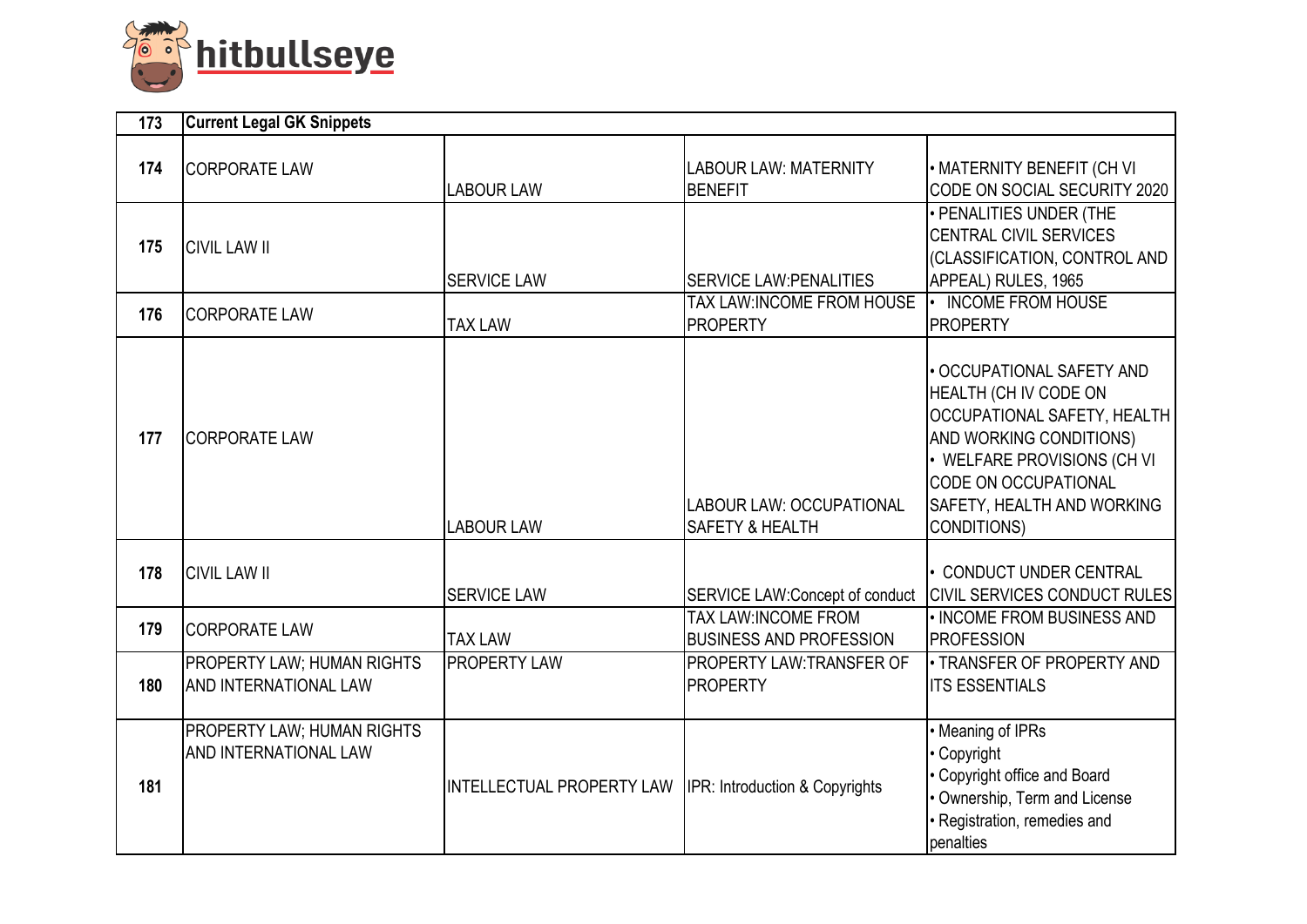

| 182 | <b>IMISCELLANEOUS LAWS</b>        |                                        | IT ACT: Introduction & Electronic   |                                    |
|-----|-----------------------------------|----------------------------------------|-------------------------------------|------------------------------------|
|     |                                   | <b>IT ACT</b>                          | Governance                          | • Chapter 1-3                      |
|     | PROPERTY LAW; HUMAN RIGHTS        | <b>PROPERTY LAW</b>                    | <b>PROPERTY LAW: Unborn Persons</b> | <b>. TRANSFER TO UNBORN</b>        |
| 183 | AND INTERNATIONAL LAW             |                                        | & Types of Interests                | <b>PERSON</b>                      |
|     |                                   |                                        |                                     | • Vested Interests                 |
|     |                                   |                                        |                                     | • Contingent Interests             |
|     | PROPERTY LAW; HUMAN RIGHTS        |                                        |                                     | • Patent                           |
|     | AND INTERNATIONAL LAW             |                                        |                                     | · Inventions not patentable        |
| 184 |                                   | INTELLECTUAL PROPERTY LAW IPR: Patents |                                     | • Application and Grant of patents |
|     |                                   |                                        |                                     | · Patent office                    |
|     |                                   |                                        |                                     | · Registration and Renewal         |
|     |                                   |                                        |                                     |                                    |
| 185 | <b>MISCELLANEOUS LAWS</b>         | <b>IT ACT</b>                          | IT ACT: Electronic records          | • Chapter 4-8                      |
|     | PROPERTY LAW; HUMAN RIGHTS        | <b>PROPERTY LAW</b>                    | PROPERTY LAW:DOCTRINE OF            | · DOCTRINE OF PART                 |
| 186 | <b>AND INTERNATIONAL LAW</b>      |                                        | <b>PART PERFORMANCE</b>             | <b>PERFORMANCE</b>                 |
|     |                                   |                                        |                                     |                                    |
|     | PROPERTY LAW; HUMAN RIGHTS        |                                        |                                     | • Trademarks                       |
|     | AND INTERNATIONAL LAW             |                                        |                                     | Registration                       |
| 187 |                                   | INTELLECTUAL PROPERTY LAW              | <b>IPR: Trademarks</b>              | • Use of marks                     |
|     |                                   |                                        |                                     | • Authorities                      |
|     |                                   | <b>IT ACT</b>                          |                                     | • Offences and Penalities          |
| 188 | <b>MISCELLANEOUS LAWS</b>         |                                        | IT ACT: Chapter 12 & 13             | • Chapter 12 & 13                  |
|     |                                   | <b>PROPERTY LAW</b>                    | <b>PROPERTY LAW:MORTGAGE &amp;</b>  | · MORTGAGE OF IMMOVABLE            |
| 189 |                                   |                                        | Exchange                            | <b>PROPERTY</b>                    |
|     | <b>PROPERTY LAW; HUMAN RIGHTS</b> |                                        |                                     | <b>Exchange</b>                    |
|     | AND INTERNATIONAL LAW             |                                        |                                     |                                    |
| 190 | <b>Current Legal GK Snippets</b>  |                                        |                                     |                                    |
| 191 | <b>Current Legal GK Snippets</b>  |                                        |                                     |                                    |
|     | PROPERTY LAW; HUMAN RIGHTS        | <b>PROPERTY LAW</b>                    | PROPERTY LAW:Sale, Gift and         |                                    |
| 192 | AND INTERNATIONAL LAW             |                                        | Charge                              | .Sale OF IMMOVABLE PROPERTY        |
|     |                                   |                                        |                                     | $\cdot$ Gift                       |
|     |                                   |                                        |                                     | • Charge                           |